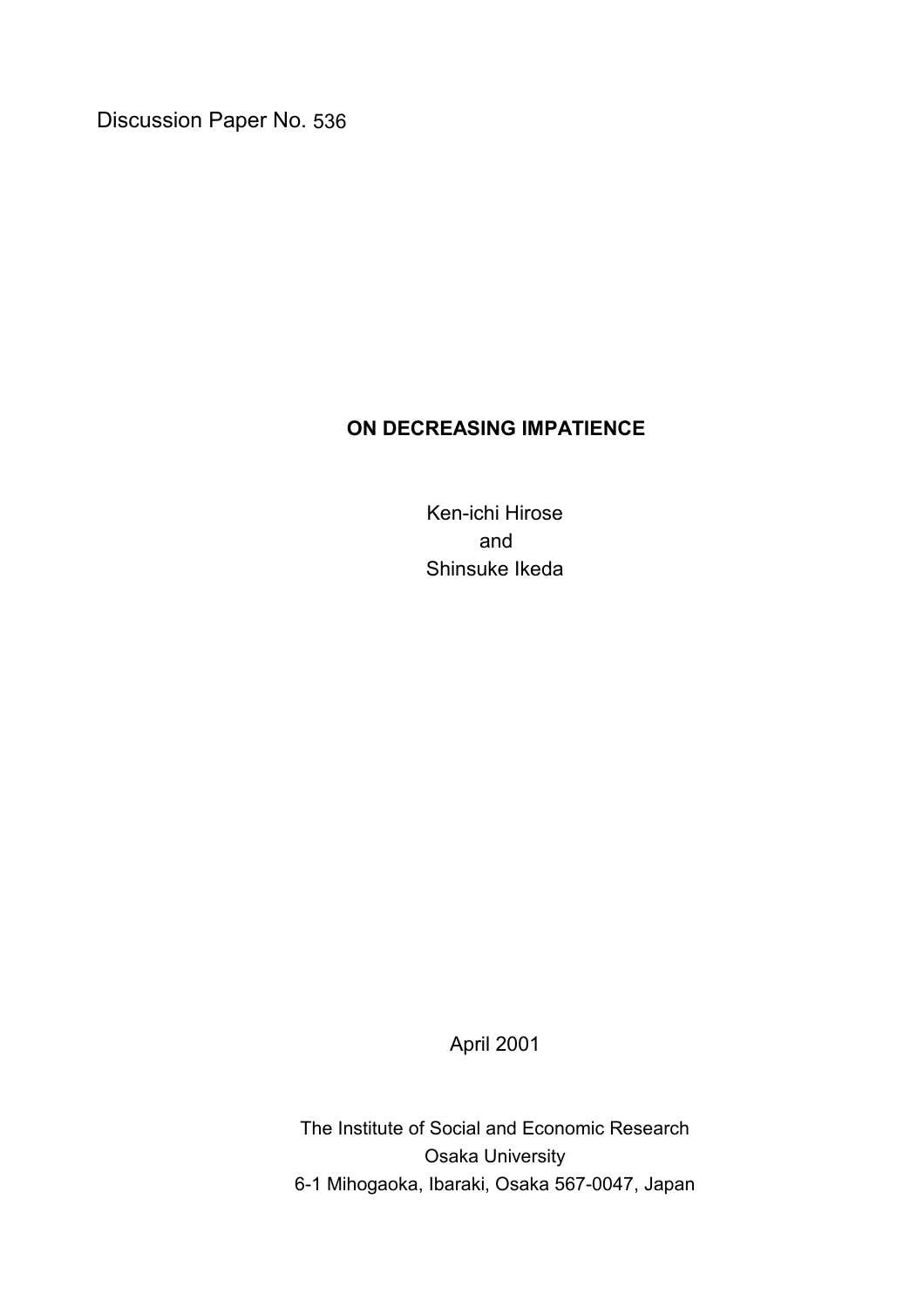# On Decreasing Impatience

# Hirose, Ken-Ichi<sup>\*</sup> and Shinsuke Ikeda<sup>†</sup>

Ritsumeikan University and Osaka University April 2001

#### Abstract

In the theory of endogenous time preference, one of the most common and most controversial assumptions is that the degree of impatience, measured by the rate of time preference, is increasing in wealth. Although this empirically-unjustified assumption often helps ease dynamic analyses by ensuring stability, it has never been discussed why decreasing impatience is theoretically problematic. We first show that under certain conditions there exists no optimal solution when impatience is decreasing. By considering problem-proof, well-behaved models, we examine implications of decreasing impatience for three issues that have been discussed in the literature: (i) long-run tax incidence of capital taxation; (ii) the effect of inflation on growth; and (iii) wealth distribution dynamics in the two-country world.

Keywords: Decreasing impatience, time preference, capital taxation, the Tobin effect, wealth distribution.

JEL classification: D90, E00, F41.

¤The Department of Economics, Ritsumeikan University, 1-1-1, Noji-Higashi, Kusatsu, Shiga 525-8577, Japan. Telephone: +81(797)84-9633. E-mail: k1hirose@hotmail.com <sup>†</sup>Corresponding author. The Institute of Social and Economic Research, Osaka Univer-

sity, 6-1 Mihogaoka, Ibaraki, Osaka 567-0047, Japan. Telephone: +81(6)6879-8568. Fax: +81(6)6878-2766. E-mail: ikeda@iser.osaka-u.ac.jp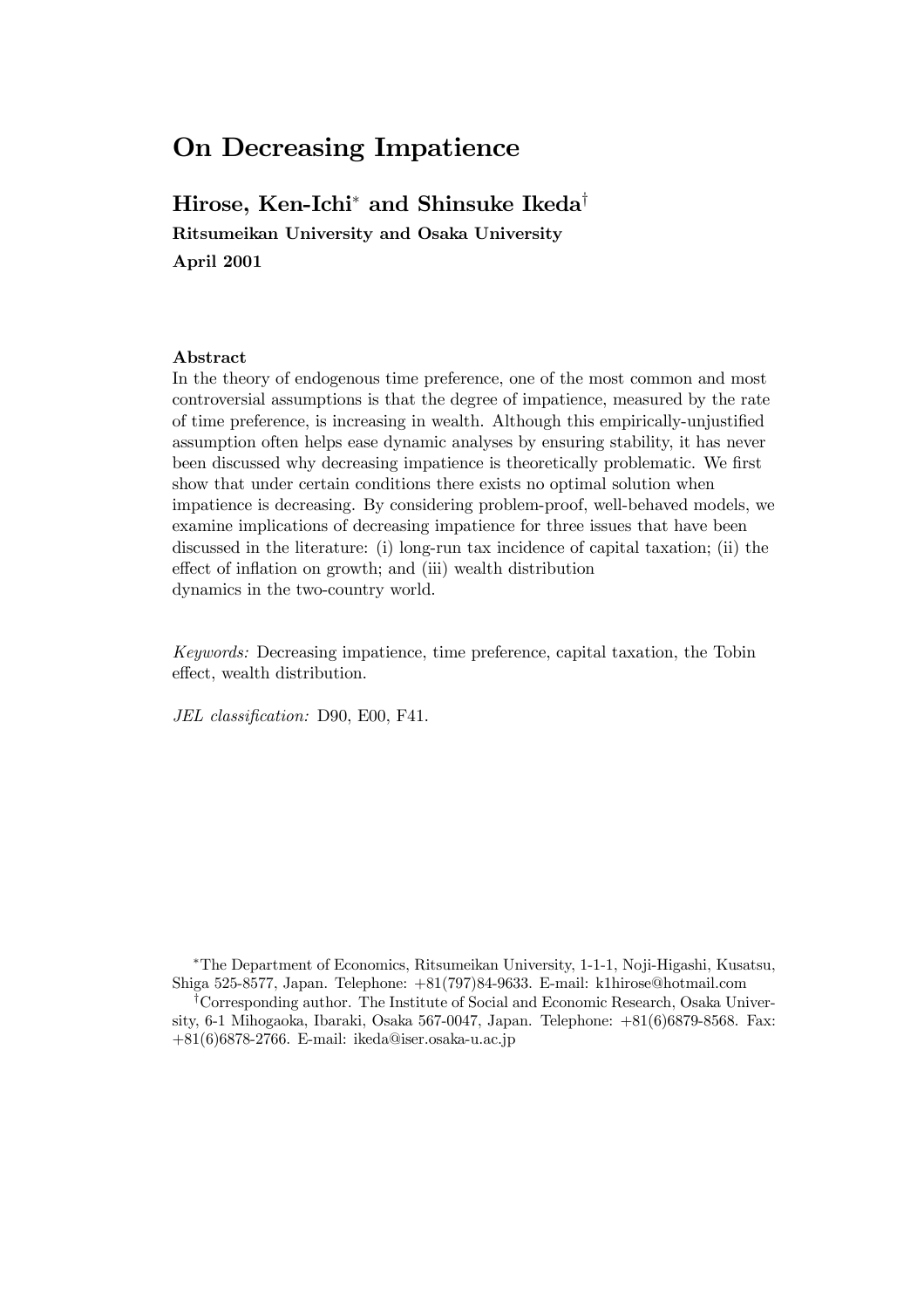### 1 Introduction

In the theory of endogenous time preference, one of the most common and, at the same time, the most controversial assumptions is that the degree of impatience, measured by the rate of time preference, is increasing in wealth. Although there is no empirical evidence to the assumption of increasing impatience,1 no research has so far been conducted on theoretical or economic implications of decreasing impatience, notwithstanding the huge accumulation of research on time preference and/or recursive preferences. Why is the assumption of decreasing impatience theoretically problematic? Whether or not can we consider well-behaved models of decreasing impatience that are immune to the "theoretical problem"? And if such models are available, what would be economic implications of decreasing impatience? All of these problems are left unsolved. For example, it has often been stressed that the assumption of increasing impatience is required to ease dynamic analyses by ensuring stability (see, e.g., Epstein (1987a,b), Lucas and Stokey (1984), and Obstfeld (1990)). However, Svensson and Razin (1983) criticized this reasoning since unstable equilibrium time paths of the economy cannot be ruled out a priori. We should consider what would be problematic when deceasing impatience destabilizes dynamics.

This paper tackles these problems regarding decreasing impatience. The main aims are: (i) to clarify its theoretical difficulty; and (ii) to examine economic implications of decreasing impatience by considering well-behaved models. We first show that instability resulting from decreasing impatience is inconsistent with optimality in a certain situation. In particular, with appropriate regularity conditions such as concavity, divergent consumption paths under decreasing impatience are shown to make, sooner or later, the discount rate negative, thereby violating the transversality condition for the discount factor when the rate of interest is constant.

This difficulty does not occur in two cases: (a) when there exists some decreasing-return properties that stabilize economic dynamics; and/or (b) when there are upper bounds for consumption resources. As a typical example of case (a), we incorporate capital accumulation with the neoclassical production function. The resultant well-behaved decreasing-impatience mod-

<sup>1</sup>See Lawrance (1991), Becker and Mulligan (1997), and Samwick (1997). They commonly reported that the degree of impatience is decreasing in wealth or income. See also Ogawa (1993), which reported that the shapes of the time preference schedule are internationally different.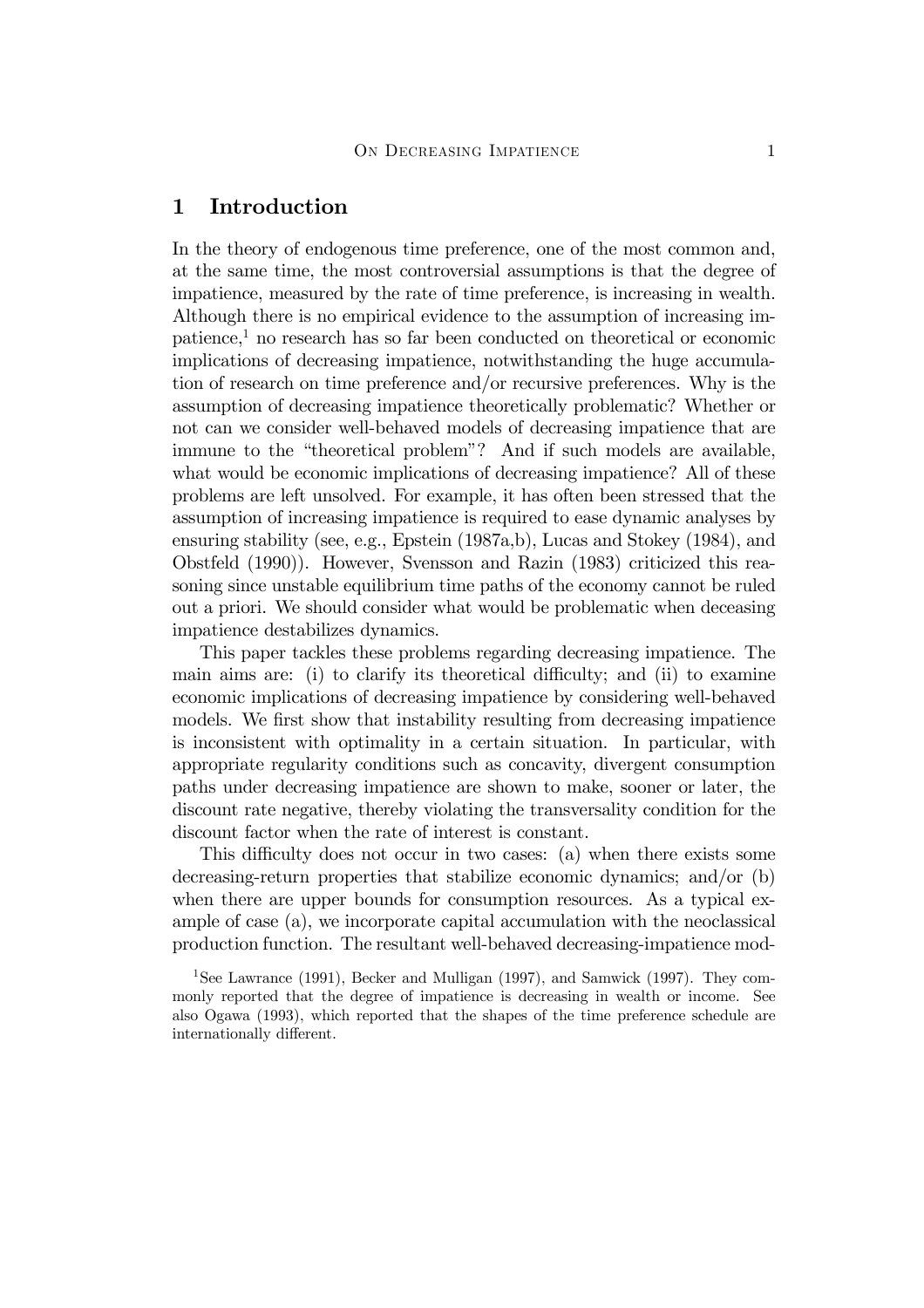els are used to elucidate implications of decreasing impatience for two policy issues which has been discussed in the literature of increasing impatience (e.g., Epstein and Hynes  $(1983)$  and Obstfeld  $(1990)$ ): (i) the effects of capital taxation; and (ii) the effects of inflation on economic growth. As for (b), we consider a two-country model, in which consumption resources are bounded by a constant world output level. By using the model, we examine (iii) wealth distribution dynamics in a two-country world economy.

Main implications we show on issues (i) though (iii) are as follows. In the neoclassical model with decreasing impatience, an increase in capital taxes raises the long-run interest rate, so that the long-run tax incidence on capital are larger than in the cases of constant time preference and of increasing impatience. When impatience is decreasing, a decrease in the capital stock caused by capital taxation makes consumers less patient, which raises the long-run interest rate irrespective of the capital tax increase, and thereby causes a further reduction in the capital stock. This property is contrasted sharply to what is obtained in the literature by assuming increasing impatience (e.g., Epstein and Hynes (1983)).

When money is introduced into the neoclassical model with decreasing impatience, an increase in the rate of nominal money growth reduces the steady state capital stock, that is the Tobin effect does not hold. This implication, which again contrasts to the case of increasing impatience (e.g., Epstein and Hynes (1983)), is consistent with many empirical studies reporting of growth-harming inflation (e.g., Barro  $(1995)$ ) and Bruno and Easterly  $(1998)$ .

In the two-country context, decreasing impatience leads to various wealthdistribution dynamics. If impatience is decreasing in both of the two countries, the equilibrium time path of the world economy is unstable. When one country displays decreasing impatience while the other displays increasing impatience, the equilibrium time path can be either stable or unstable, depending on the relative degrees of the increasingness and decreasingness of impatience. In the stable case, an upward shift of the subjective discount rate schedule in the country with increasing impatience lowers the steady-state interest rate. With decreasing impatience, there can be multiple steady-state equilibria.

The rest of the paper is organized as follows. Section 2 presents an intertemporal utility maximization problem with decreasing impatience and points out the difficulty of decreasing impatience. In Section 3, the effects of capital taxation are examined. In Section 4, the effects on capital accumula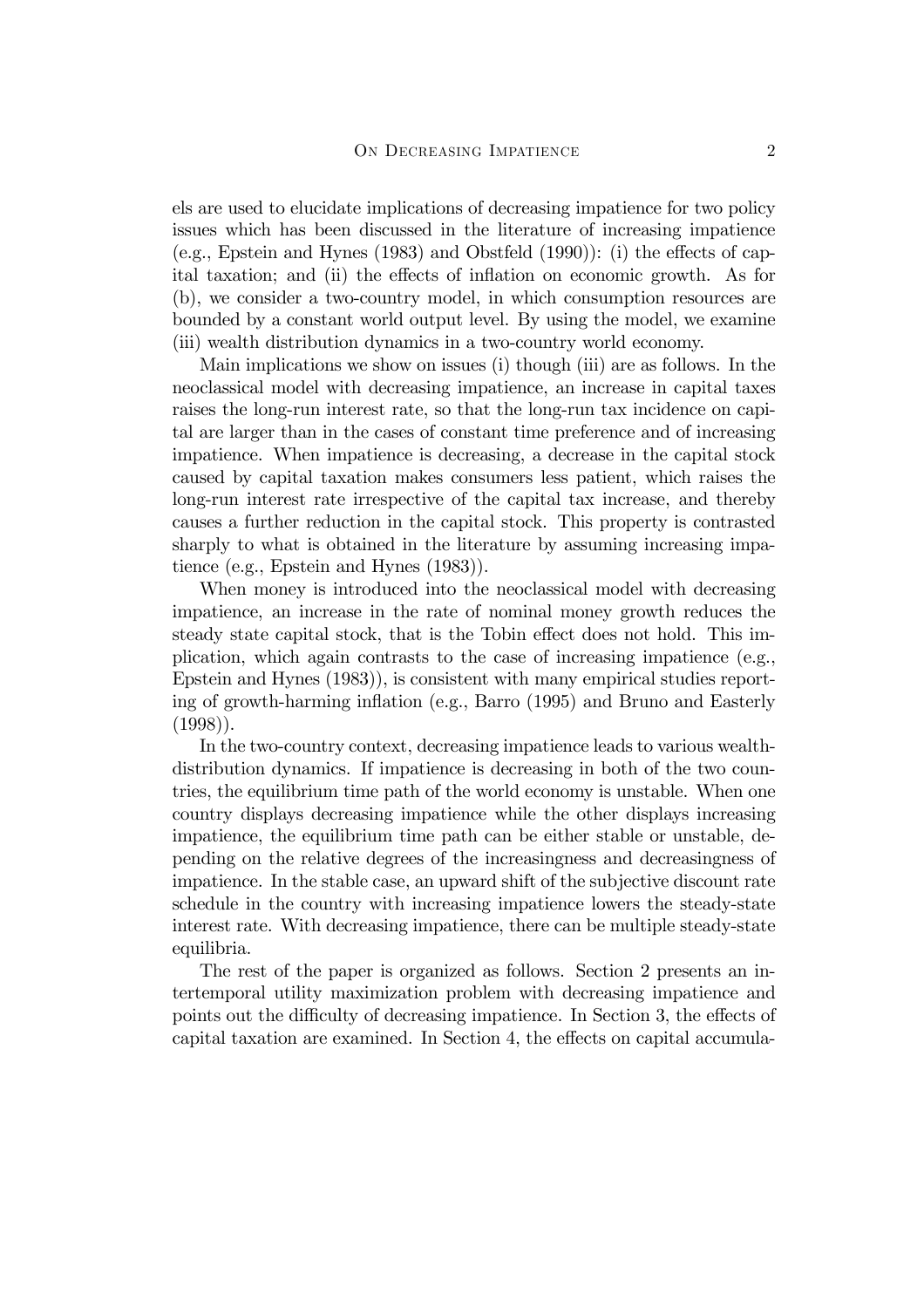tion of monetary growth are examined. In Section 5, wealth distribution in a two-country economy is investigated. Section 6 concludes the paper.

### 2 Difficulty under decreasing impatience

## 2.1 Regular utility maximization problems

To clarify theoretical difficulties of decreasing impatience, begin with checking a necessary and sufficient condition for optimal consumption in the standard model of endogenous time preference. Consider an infinitely-lived consumer who maximizes lifetime utility by choosing the time profile of  $n$ commodity consumptions  ${c(t)}_{t=0}^{\infty} = {(c_1(t), \dots, c_n(t))}_{t=0}^{\infty}$  and total asset holding  $\{a(t)\}_{t=0}^{\infty}$ . His or her problem is specified as problem (P) in the following:

$$
(P) \qquad \max \int_0^\infty u\left(c(t)\right) \exp(-\Delta(t)) dt,\tag{1}
$$

subject to:

$$
\dot{a}(t) = h(a(t), c(t)), a(0) = a_0 \text{ (constant)}, a(t) \ge 0,
$$
  

$$
\dot{\Delta}(t) = \delta(c(t)), \Delta(0) = 0,
$$

where a dot represents the time derivative;  $u(c)$  represents the felicity function;  $\Delta$  denotes a cumulative discount rate with the instantaneous discount rate being given by  $\delta(c)$ :  $\Delta(t) = \int_0^t \delta(c(\tau)) d\tau$ ; and  $h(a, c)$  is the law of motion for a, which is assumed to be concave in  $(a, c)$ .

The regularity conditions to make problem  $(P)$  well-defined should be treated carefully since decreasing impatience may be inconsistent with those conditions. With the present-value Hamiltonian function defined by

$$
H = u(c) \exp(-\Delta) + \lambda^p h(a, c) + \eta^p \delta(c),
$$

where  $\lambda^p$  and  $\eta^p$  represent the present-value shadow prices of a and  $\dot{\Delta}$ , respectively, $3$  we can prove the following proposition:

**Proposition 1:** Suppose that intertemporal utility maximization problem (P) satisfies:

<sup>2</sup>Asset holding a includes both financial wealth and human capital. We can rewrite the positivity condition for a as the no-Ponzi game condition to bond holdings.

3We abbreviate the notation of time when there is no risk of confusion.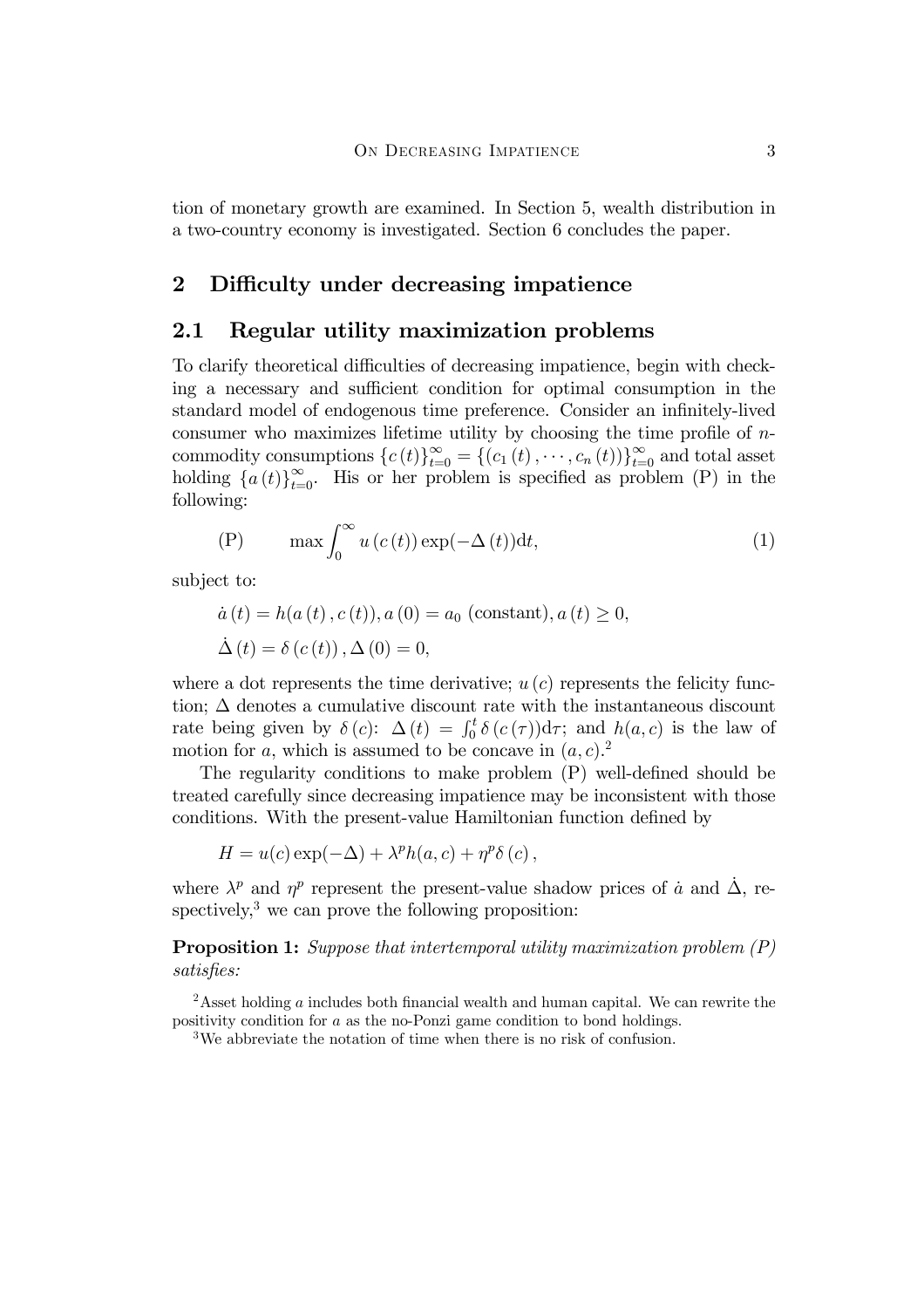- 1.  $u < 0$ ;
- 2. u is concave;
- 3.  $-u$  is log-convex; and
- 4.  $\delta$  is concave,

 $then, the first-order condition:$ 

$$
\frac{\partial H}{\partial c} = 0; \frac{\partial H}{\partial a} = -\dot{\lambda}^p; \frac{\partial H}{\partial \Delta} = -\dot{\eta}^p;
$$

and the transversality conditions:

$$
\lim_{t \to \infty} a(t) \lambda^{p}(t) = 0; \lim_{t \to \infty} \Delta(t) \eta^{p}(t) = 0,
$$

are also sufficient for the optimal consumption plan.

#### Proof. See Appendix A. ■

Remark 1: Under the conditions given in Proposition 1, the solution to problem (P) may not be unique. The uniqueness of the solution is ensured if conditions 2 through 4 are rewritten by using the "strict" versions of concavity and convexity.

The degree of impatience is increasing or decreasing in wealth as  $\delta$  is increasing or decreasing in consumption. In what follows, impatience is said to marginally increasing (decreasing), or simply increasing (decreasing), when  $\delta$  is increasing (decreasing) in c.

Throughout the paper, we assume that regularity conditions 1 through 4 in Proposition 1 are satisfied. Note, however, that these conditions are not related to whether the subjective discount rate  $\delta$  is increasing or decreasing. What is required to the discount function  $\delta$  is just concavity: it can be (i) monotonically increasing; (ii) monotonically decreasing; or (iii) hump-shaped as illustrated in Figure 1, where the one-commodity case is depicted. Several researchers (e.g., Fukao and Hamada (1991) and Jafarey and Park (1998)) consider U-shaped nonmonotonic discount-rate functions. Proposition 1 implies that with their discount-rate functions the usual first-order conditions do not ensure optima.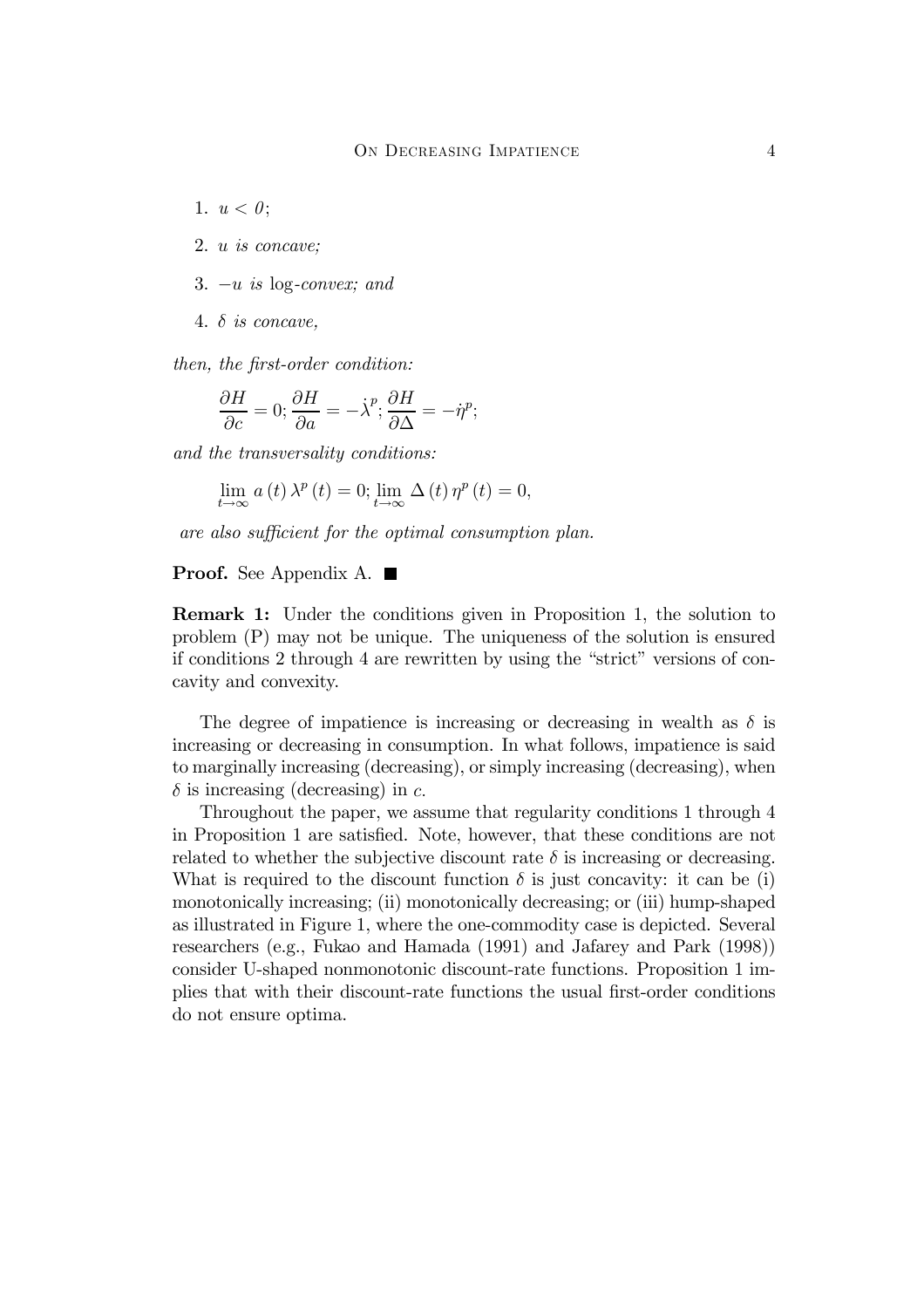#### 2.2 Difficulties of decreasing impatience

With only few exceptions, it has been assumed that impatience is increasing in the literature. One main reason is that decreasing impatience is likely to destabilize dynamics. Svensson and Razin (1983) criticize this treatment, pointing out that stability cannot be regarded a priori as more reasonable than instability. As a result of the instability, however, there may be no optimal solution when decreasing impatience, as we shall show now.

Under the regularity conditions given in Proposition 1, consider consumer problem (P) with one-commodity by assuming:

- (A1) impatience is decreasing:  $\delta_c (c) < 0$ ; and
- (A2) the rate of interest r is constant,

where  $\delta_c(c)$  represents  $d\delta(c)/dc$ .

Let his or her flow budget constraint be given by

$$
\dot{a} = ra - c.\tag{2}
$$

When we define the generating function  $q$  as

 $g(c, \phi) = u(c) - \phi \delta(c)$ .

where  $\phi(t)$  represents the lifetime utility U (t) from the consumption stream after time t, g generates  $\phi$  by the low of motion,

$$
\dot{\phi} = -g(c, \phi) \text{ s.t. } \lim_{t \to \infty} \phi(t) \exp(-\Delta(t)) = 0.
$$

We assume that  $g_c > 0$  and  $g_{cc} < 0$ .

Let  $\lambda$  represent the current-value shadow price for savings. With the lifetime utility function (1), the optimal conditions are given by  $4$ 

$$
g_c(c,\phi) = \lambda,\tag{3}
$$

$$
\dot{\lambda} = (\delta(c) - r)\lambda,\tag{4}
$$

<sup>4</sup>Letting  $\Omega$  denote the discount facor  $\Omega \equiv \exp(-\Delta)$ , the current-value shadow price  $\lambda$  can be related to  $\lambda^p$  in Proposition 1 as  $\lambda = \lambda^p/\Omega$ . The  $\phi$  is the shadow price or the costate variable for the evolution of the discount facor  $\Omega$ :  $\dot{\Omega} = -\delta\Omega$ . It can be related to the present-value costate variable  $\eta^p$  in Proposition 1 as  $\eta^p = -\phi\Omega$ .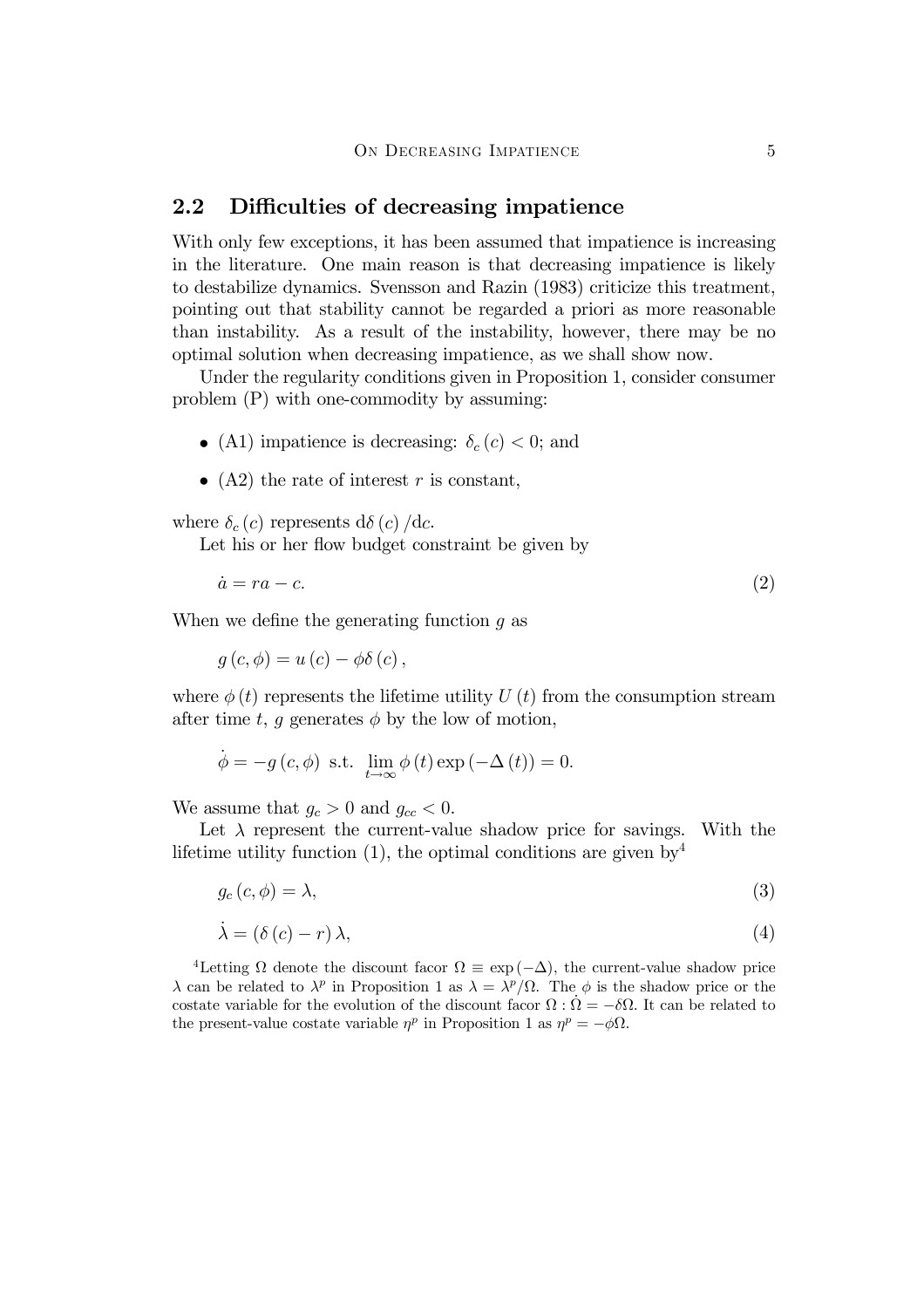#### ON DECREASING IMPATIENCE 6

$$
\dot{\phi} = -g(c, \phi),\tag{5}
$$

$$
\lim_{t \to \infty} \exp(-\Delta(t)) \lambda(t) a(t) = 0,
$$
\n(6)

$$
\lim_{t \to \infty} \exp(-\Delta(t)) \phi(t) = 0. \tag{7}
$$

Define the rate of time preference  $\rho$  as  $\rho = -d \ln \Omega(t) / dt |_{c=0}$ , where  $\Omega \equiv$  $g_c(c, \phi)$  exp ( $-\Delta$ ) represents the present-value marginal utility of c. Then, from equation  $(3)$ , equation  $(4)$  can be rewritten as

$$
\dot{c} = -\frac{g_c(c,\phi)}{g_{cc}(c,\phi)}\left(r - \rho(c,\phi)\right),\tag{8}
$$

where

$$
\rho(c,\phi) = \delta(c) - \frac{g(c,\phi)}{g_c(c,\phi)} \delta_c(c). \tag{9}
$$

The optimal path for  $(c, \phi, a)$  must be jointly generated by equations (2), (5), and (8). In particular, local dynamics around steady state should be determined from:

$$
\begin{pmatrix}\n\dot{c} \\
\dot{\phi} \\
\dot{a}\n\end{pmatrix} = \begin{pmatrix}\n0 & \frac{r\delta_c}{g_{cc}} & 0 \\
-g_c & r & 0 \\
-1 & 0 & r\n\end{pmatrix} \begin{pmatrix}\n\hat{c} \\
\hat{\phi} \\
\hat{a}\n\end{pmatrix},
$$

where the coefficient matrix is evaluated at the steady state; and a hat  $\hat{x}$ denotes a deviation from the steady state value:  $\hat{x} = x - x^*$ . The characteristic roots for this system are:

$$
r > 0, \omega' \equiv (1/2) \left\{ r + \left( r^2 - \frac{4r\delta_c}{g_{cc}g_c} \right)^{1/2} \right\} > 0, \text{ and}
$$
  

$$
\omega \equiv (1/2) \left\{ r - \left( r^2 - \frac{4r\delta_c}{g_{cc}g_c} \right)^{1/2} \right\} > 0.
$$
 (10)

Note that any time paths governed by the roots other than  $\omega$  cannot satisfy the transversality condition  $(6)$ . The optimal solution, *if it exists*, is thus given by the eigenvector associated with smallest root  $\omega$ . As seen from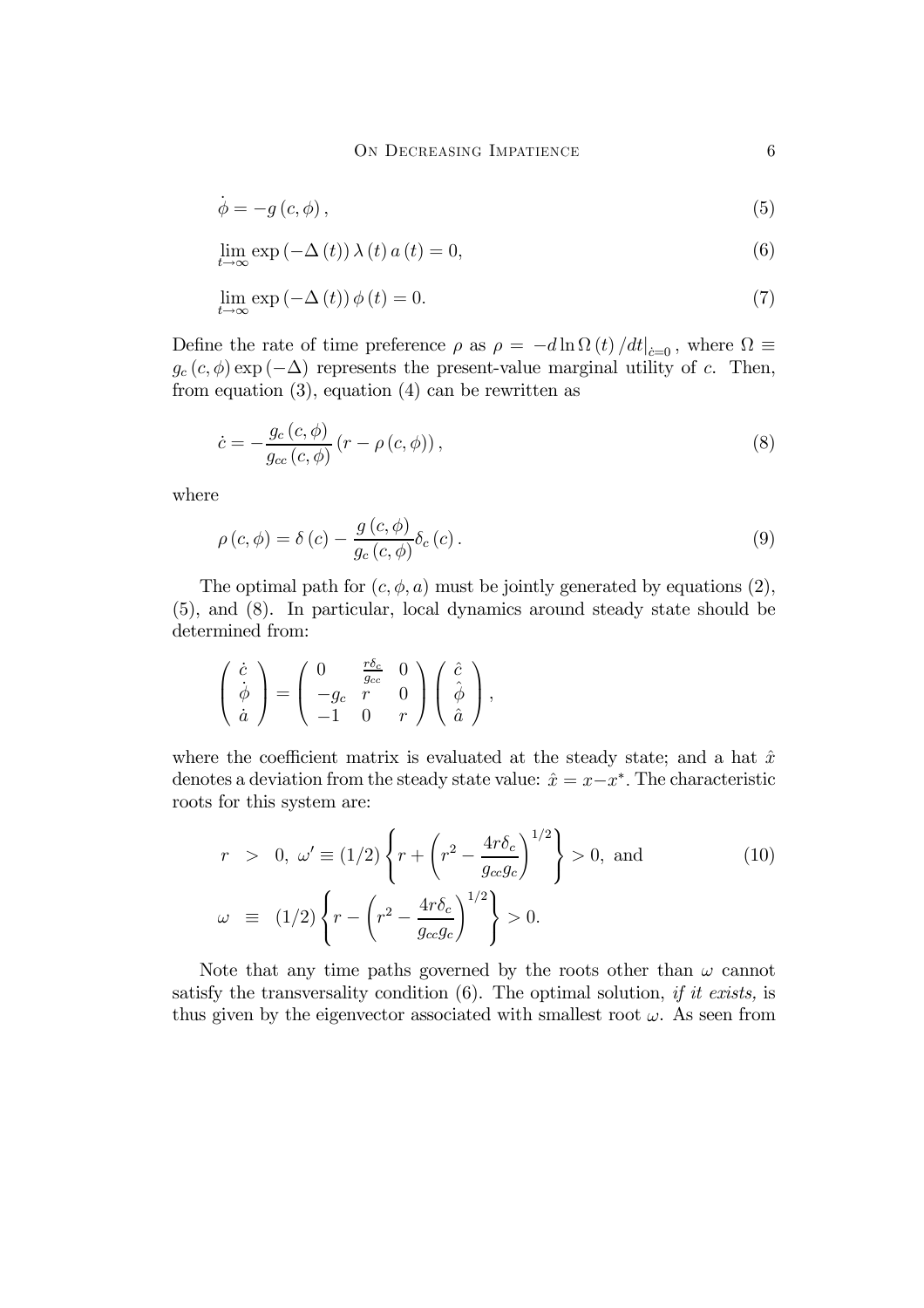(10), decreasing impatience implies a positive  $\omega$ :<sup>5</sup> the resultant saddle path governed by  $\omega$  is unstable, which is consistent with what has been pointed out in the literature. Given the concavity of  $\delta$ , this unstable saddle path cannot satisfy the TVC  $(7)$  if the initial wealth holding  $a_0$  is larger than the steady state stock  $\bar{a}$ , as we shall demonstrate just below.

Let c' be any consumption level such that  $\delta(c') > 0$ . Due to concavity,  $\delta$ satisfies that for  $c > c' - \frac{\delta(c')}{\delta_c(c')}$ ,

$$
\begin{array}{lcl} \delta(c) & < & \delta(c') + \delta_c(c') \, (c - c') \\ & < & 0, \end{array}
$$

implying that  $\delta$  is negative for the consumption levels which are higher than a finite critical value (see Figure 1). Suppose that  $a(0)$  is larger than  $a^*$ . Then, if consumption evolves along the saddle trajectory governed by  $\omega$ , c grows at that rate for ever. After some point in time,  $\delta$  continues to take negative values. This consumption time-profile definitely violates the transversality condition (7):

**Proposition 2** (difficulty of decreasing impatience): Under  $(A1)$  and  $(A2)$ , problem (P) has no optimal solution if  $a(0) > a^*$ .

Remark 2: As an important corollary, decreasing impatience is not suitable for analyzing small country models since, in the constant interest-rate economy, decreasing impatience may prevent us from having optimal solution. Intuitively, when consumption divergently grows, the subjective discount rate falls into the negative region, so that the transversality condition (7) is violated.

Remark 2 has an important implication for what Svensson and Razin (1983) discussed. They criticize Obstfeld's result that the Harberger-Laursen-Metzler (HLM) effect cannot occur by claiming that it depends crucially on the assumption of increasing impatience and showing that with decreasing impatience the HLM effect definitely takes place. However, their analysis is limited to a small country model, in which the assumption of decreasing impatience is inconsistent with the existence of the optimal solution, as shown by Remark 2.

Proposition 2 does not imply that we cannot analyze decreasing impatience models in any situations. There are two cases in which we can treat

<sup>&</sup>lt;sup>5</sup>Root  $\omega$  can be imaginary. In that case, the real part of  $\omega$  is positive.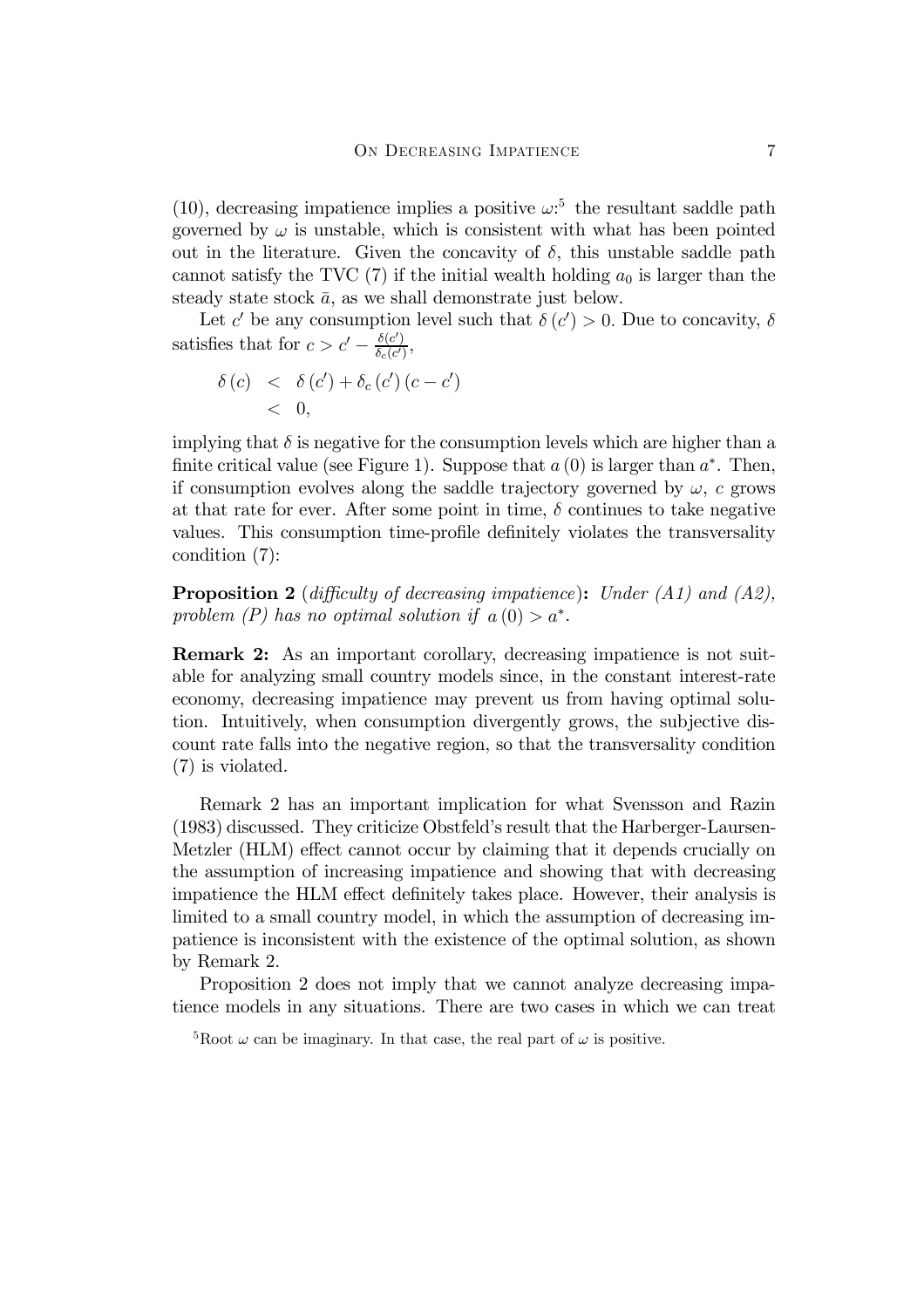well-behaved models with decreasing impatience: that is, (i) when the models are stabilized by some other decreasing properties in production technology and/or preferences, for which case unstable time paths are excluded; and (ii) when there is some upper bound for consumption resources, which enables even divergent time paths to satisfy the transversality conditions. As a typical example of (i), we incorporate capital accumulation with a usual decreasing-return technology in Sections 3 and 4. The resultant well-behaved models are used to analyze the implications of decreasing impatience for the effects of capital taxation and inflation. As for (ii), Section 5 considers a twocountry model, in which consumption resources are bounded by a constant world output level.

## 3 The effects of capital taxation

Let us examine the implication of decreasing impatience for the effect of capital taxation. Epstein and Hynes (1983) showed that with endogenous time preference capital taxes reduce the steady state capital stock less than under constant time preference. However this result depends crucially on the assumption of increasing impatience. When impatience is decreasing, the result is drastically changed, as we shall show below.

Consider the usual neoclassical model: there are two production factors, labor and capital; there is a single multi-purpose commodity; it is produced by using a constant-to-scale technology  $F$ ; and firms are competitive. Consumers supply one unit of labor at each instant inelastically. Their preferences are specified just as in the previous section. In particular, we assume decreasing impatience,  $\delta_c(c) < 0$ . The government levies tax  $\tau$  on capital income and pays back the revenue to consumers in the lump-sum manner. Letting  $k$  represent the capital labor ratio and  $f$  a percapita production function satisfying  $f_k > 0$  and  $f_{kk} < 0$ , we can easily obtain a reduced dynamic system as follows:

$$
\begin{aligned}\n\dot{c} &= -\frac{g_c(c,\phi)}{g_{cc}(c,\phi)} \left( (1-\tau) f_k(k) - \rho(c,\phi) \right), \\
\dot{\phi} &= -g(c,\phi), \\
\dot{k} &= f(k) - c,\n\end{aligned} \tag{11}
$$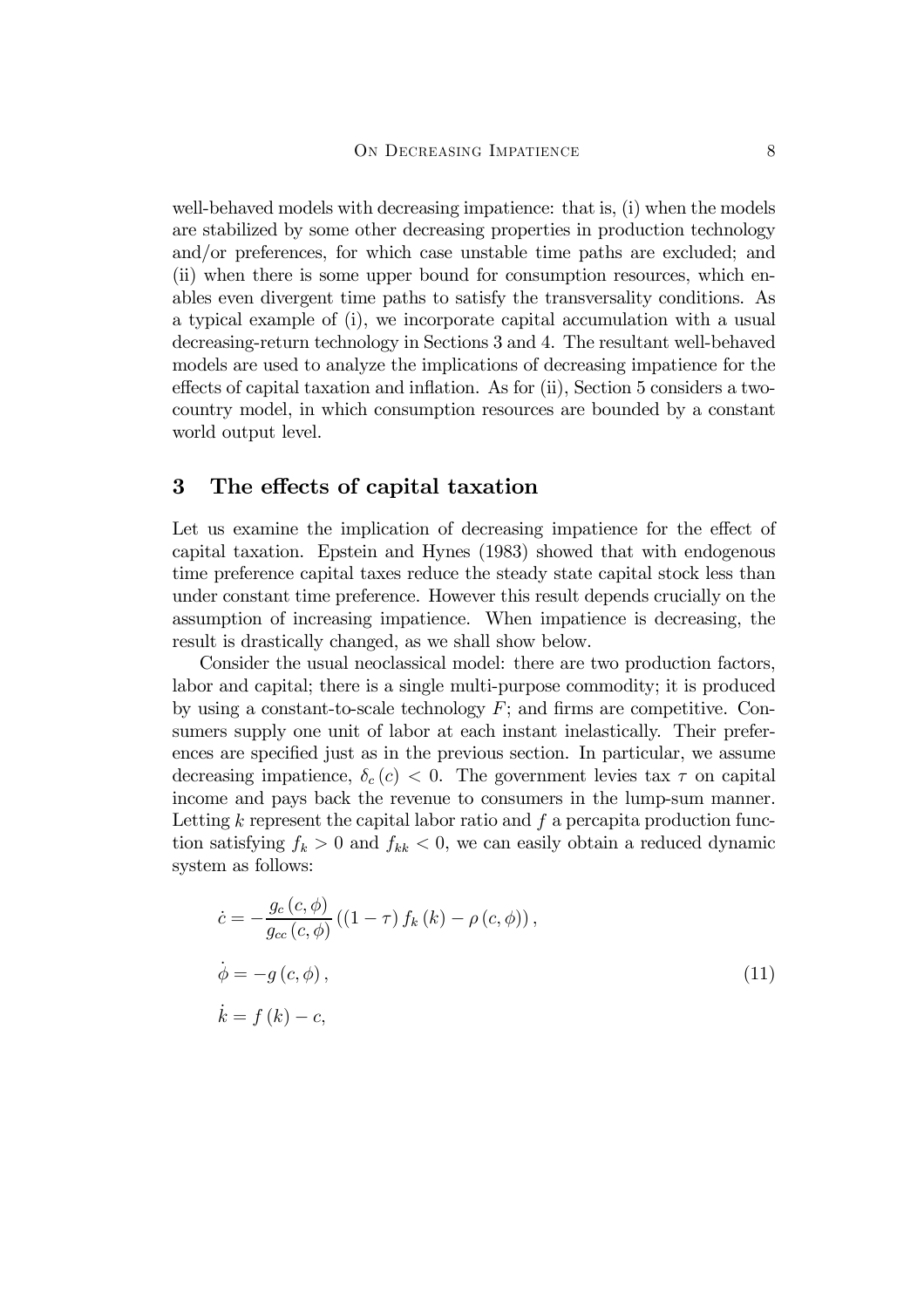where the steady state equilibrium  $(c^*, k^*)$  is jointly determined by:

$$
\delta\left(c^*\right) = \left(1 - \tau\right) f_k\left(k^*\right),\tag{12}
$$

$$
f(k^*) = c^*.\tag{13}
$$

Assuming the existence of a steady state equilibrium, consider the local dynamics around the steady state. Then, we can prove the following saddlepoint stability condition:

**Property 1**: The equilibrium time path is uniquely given by the stable arm if and only if:

$$
\delta_c(c^*) f_k(k^*) > (1 - \tau) f_{kk}(k^*).
$$

**Proof.** See Appendix B. ■

Assumption 1:  $\delta_c(c) f_k(k) > (1 - \tau) f_{kk}(k)$ .

Remark 3: As shown in Appendix B, if Assumption 1 were not met, the three characteristic roots would be all positive, so that the difficulty shown by Proposition 2 would occur, insofar as the distortion  $\tau$  is sufficiently small (close to zero) or sufficiently large (close to one).<sup>6</sup>

With Assumption 1, we can illustrate the determination of the steady state capital stock  $k^*$  and the effect of capital taxation on it by using Figure 2. From  $(12)$  and  $(13)$ ,  $k^*$  is determined by

$$
\delta(f(k^*)) = (1 - \tau) f_k(k^*).
$$

As shown in Figure 2,  $(1 - \tau) f_k(k^*)$  can be depicted as a downward-sloping schedule in the  $(r, k)$  plane. With decreasing impatience,  $\delta(f(k^*))$  can also be expressed by a downward-sloping schedule, where, from Assumption 1, the  $(1 - \tau) f_k(k^*)$  schedule is steeper than the  $\delta(f(k^*))$  schedule. The steadystate capital stock  $k^*$  is given at the intersection, say point  $E_0$ , of the two schedules.

 $6$ When the distortion is neither sufficiently small nor sufficiently large, however, we cannot rule out a priori the (very little) possibility that without Assumption 1 two of the three characteristic roots are negative. In that case, there exist multiple equilibria: we have to be confronted with the indeterminacy problem, instead of the no-existence problem.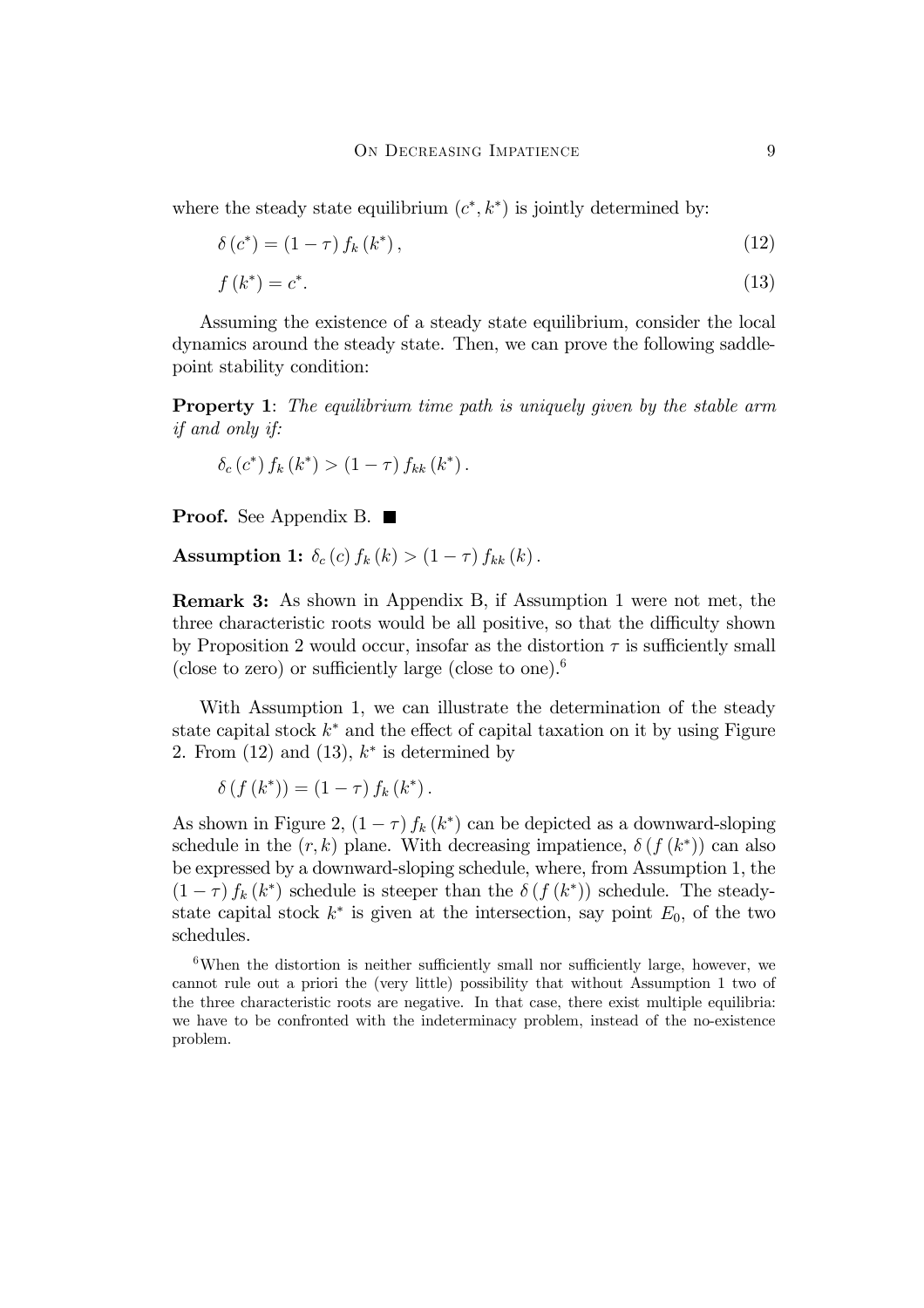Now suppose that capital tax  $\tau$  is raised from  $\tau_0$  to  $\tau_1$ . It shifts the  $(1 - \tau) f_k(k^*)$  schedule downward, thereby bringing the steady state point from point  $E_0$  to  $E_1$ . Consequently,  $k^*$  decreases in response to the tax increase. Note that this reduction in  $k^*$  and hence the long-run tax incidence on capital are larger than in the case of constant time preference: if  $\delta$  were constant, the reduction would stop at  $k'$ . This property is contrasted sharply to what Epstein and Hynes (1983) stressed by assuming increasing impatience. When impatience is decreasing, a decrease in  $k^*$  makes consumers impatience, which raises the long-run interest rate irrespective of the capital tax increase, and thereby causes a further reduction in  $k^*$ .

Implication 1: When impatience is decreasing, an increase in capital taxes raises the long-run interest rate, so that the long-run tax incidence on capital is larger than in the cases of constant time preference and of increasing impatience.

### 4 Inflation and growth with decreasing impatience

Many empirical studies have reported that inflation harms capital accumulation (e.g., Fischer (1993), De Gregorio (1992, 1993), Barro (1995), and Bruno and Easterly (1998)), whereas theoretical models including Epstein and Hynes (1983) often predict the Tobin effect that inflation promotes growth by shifting real money balances away in favor of consumption. As the second implication of decreasing impatience, we shall show that an increase in the rate of nominal money growth reduces the steady state capital stock.

Let us extend the model in section 3 by introducing money in the "moneyin-the-utility-function" framework. For brevity we specify the subjective discount rate as a function of the felicity level,  $\delta = \delta(u)$  as in Uzawa (1968), where decreasing impatience is assumed by setting  $\delta'(u) < 0$ . The consumer's problem is now given by

$$
\max \int_0^\infty u\left(c, m\right) \exp(-\Delta) \mathrm{d}t,\tag{14}
$$

subject to:

$$
\dot{\Delta} = \delta \left( u \left( c, m \right) \right),\tag{15}
$$

$$
\dot{a} = ra + w - c - (r + \pi) m + x,\tag{16}
$$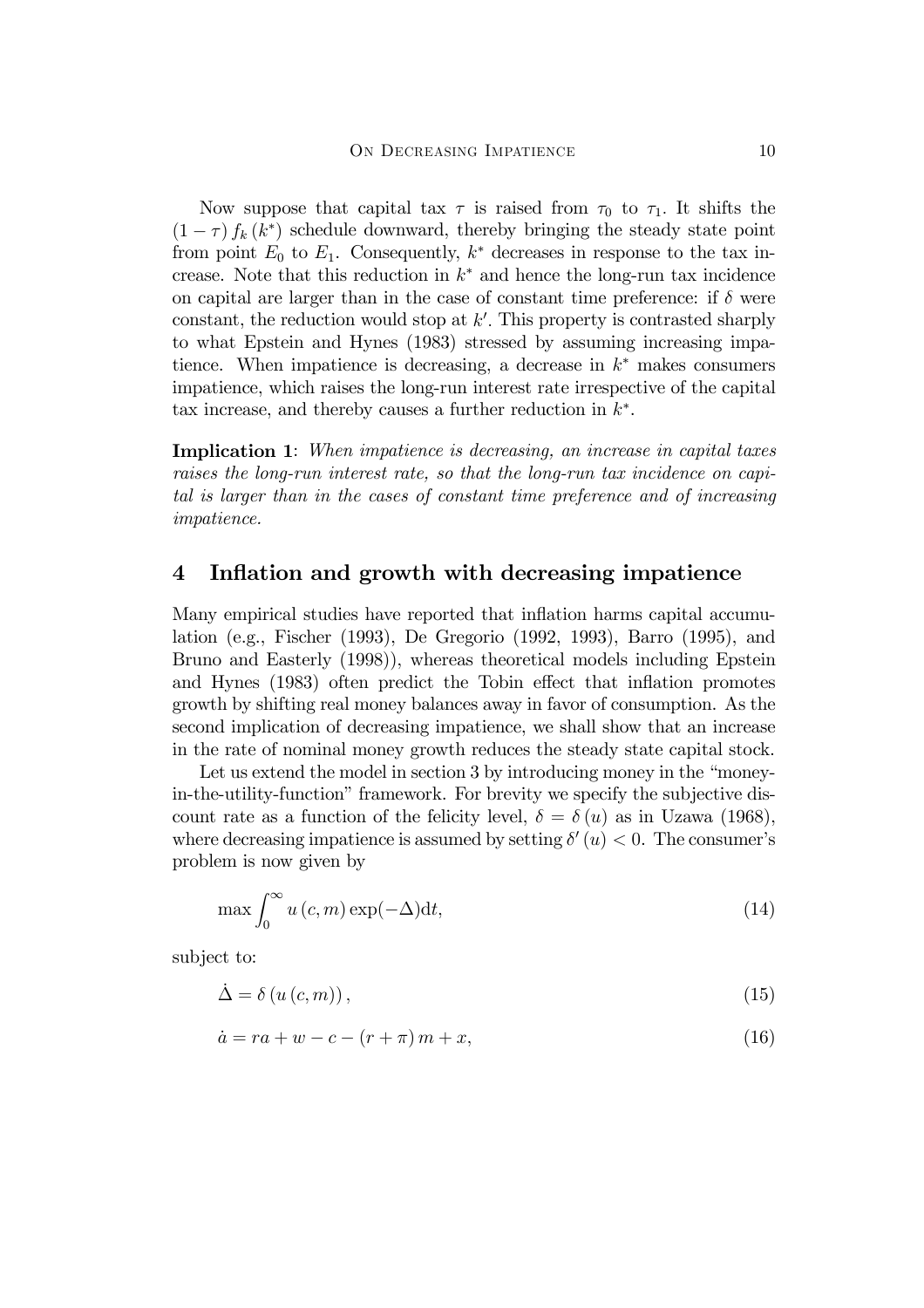$$
a = k + m,\tag{17}
$$

where a represents total financial wealth; m real money holdings;  $w$  the wage rate;  $\pi$  the rate of inflation; and x the lump-sum transfer payments from the government.

Assume that the regularity condition given in Proposition 1 is satisfied. Letting  $g(c, m, \phi)$  be  $u(c, m) - \phi\delta(u(c, m))$ , the optimal consumption plan should satisfy:

$$
g_c(c, m, \phi) = \lambda,
$$
  
\n
$$
\chi(c, m) \equiv \frac{u_m(c, m)}{u_c(c, m)} = r + \pi,
$$
  
\n
$$
\dot{\lambda} = (\delta(u(c, m)) - r) \lambda,
$$
  
\n
$$
\dot{\phi} = -g(c, m, \phi),
$$
\n(18)

and the transversality conditions. In the same way to obtain  $(8)$ , the firstorder conditions can be reduced to:

$$
\frac{\dot{c}}{c} = -\frac{g_c(c, m, \phi)}{cg_{cc}(c, m, \phi)} (r - \rho(c, m, \phi)),
$$
\n
$$
\frac{\dot{m}}{m} = -\frac{g_m(c, m, \phi)}{mg_{mm}(c, m, \phi)} (r - \rho(c, m, \phi)),
$$
\n(19)

where  $\rho(c, m, \phi)$  is defined using  $g(c, m, \phi)$  as in (9). We assume that  $g_c > 0$ ,  $g_m > 0$ ,  $g_{cc} < 0$ ,  $g_{mm} < 0$ , and  $g_{cm} = 0$ .

Money is supplied by the government in the form of "helicopter money:"

$$
\mu m = x,\tag{20}
$$

where  $\mu$  denotes the growth rate of nominal money supply.

From the profit-maximizing behavior of firms,  $r$  and  $w$  are given as

$$
w = f(k) - kf_k(k); r = f_k(k).
$$
 (21)

Substituting  $(17)$ ,  $(20)$ , and  $(21)$  into  $(16)$  yields

$$
\dot{k} = f(k) - c.
$$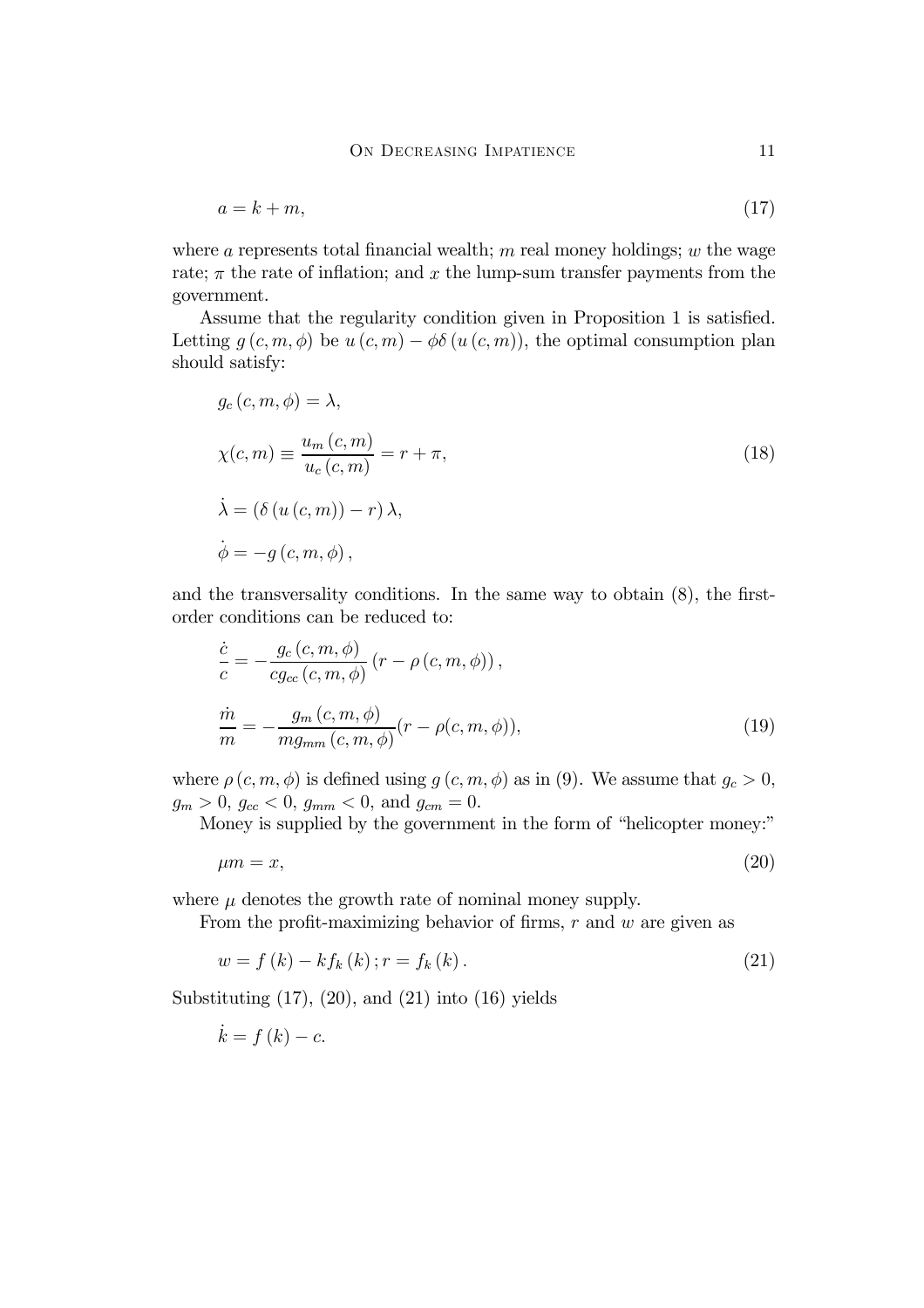By combining  $\frac{\dot{m}}{m} = \mu - \pi$  with (18) and (19), we obtain

$$
\frac{g_m}{mg_{mm}}(\rho(c, m, \phi) - f_k(k)) = \mu + f_k(k) - \chi(c, m),
$$

which can be solved for  $m$  as

$$
m = v(c, \phi, k; \mu).
$$

By using this, the dynamic system is finally reduced to:

$$
\begin{aligned}\n\dot{c} &= -\frac{g_c(c, v(c, \phi, k; \mu), \phi)}{g_{cc}(c, v(c, \phi, k; \mu), \phi)} (f_k(k) - \rho(c, v(c, \phi, k, \mu), \phi)), \\
\dot{\phi} &= -g(c, v(c, \phi, k; \mu), \phi), \\
\dot{k} &= f(k) - c.\n\end{aligned}
$$

The steady state equilibrium  $(c^*, m^*, k^*)$  is determined by

$$
\delta(u(c^*, m^*)) = f_k(k^*),
$$
  
\n
$$
\chi(c^*, m^*) = f_k(k^*) + \mu,
$$
  
\n
$$
f(k^*) = c^*.
$$
\n(22)

By analyzing the local dynamics around the steady state, we can show the following:

Property 2: The equilibrium time path is saddle-point stable only if

$$
\Lambda \equiv (1 - \frac{\chi \chi_c}{\chi_m}) \delta_u u_c f_k - f_{kk} + \frac{\chi}{\chi_m} \delta_u u_c f_{kk} > 0.
$$

**Proof.** See Appendix C. ■

#### Assumption 2:  $\Lambda > 0$ .

Remark 4: Assumption 2 is a necessary condition for the system to be saddle-point stable, under which the determinant of the coefficient matrix is negative. As shown in Appendix C, the trace of the matrix,  $2r + \frac{g_m r \delta_u u_m}{mg_{mm}\chi_m}$ ,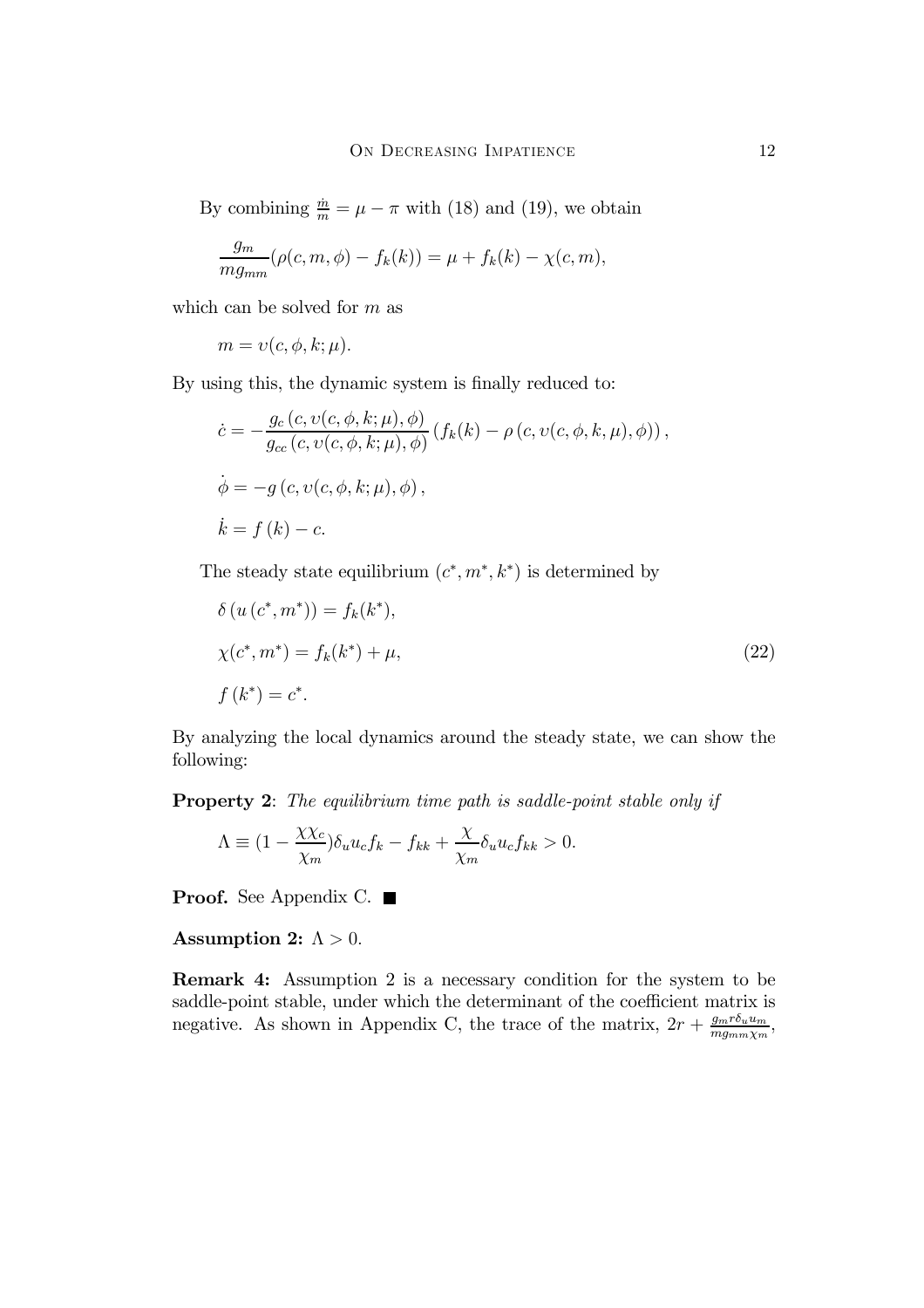should be positive for the saddle-point stability. Otherwise all of the three roots might be negative, implying that there might be multiple equilibria.

Let us now examine the effect of a permanent increase in the core rate of inflation  $\mu$ . From (22), the steady state equilibrium is determined by

$$
\delta(u(f(k^*), m^*)) = f_k(k^*),
$$
\n(23)

$$
\chi(f(k^*), m^*) = f_k(k^*) + \mu.
$$
\n(24)

Figure 3 depicts the determination, where schedule  $KK'$  represents (23) and  $MM'$  (24). The  $MM'$  schedule is positively sloping and, under Assumption 2, the slope of the  $KK'$  schedule is also positive and gentler than that of  $MM'$ . The steady state is determined at the intersection of the two schedules. An increase in  $\mu$  shifts the  $MM'$  schedule upward, bringing the steady state point from  $E_0$  to  $E_1$ . As illustrated, the steady state capital stock decreases in response to the rise in the inflation rate. In fact, from  $(23)$ and (24), we can derive

$$
\frac{\mathrm{d}k^*}{\mathrm{d}\mu} = -\frac{\delta_u u_m}{\chi_m \Lambda} < 0. \tag{25}
$$

This result can be summarized as follows:

Implication 2: When impatience is decreasing, an increase in the core rate of inflation harms capital accumulation, that is the Tobin effect does not take place.

**Remark 5:** As seen from (25), whether an increase in  $\mu$  increases or decreases  $k^*$  depends crucially on the sign of  $\partial \delta/\partial m$ , but not on  $\partial \delta/\partial c$ , that is on whether impatience with respect to  $m$  is increasing or decreasing, but not on whether impatience with respect to c is increasing or decreasing. When  $\delta$ depends on  $(c, m)$  independently of u, and hence when preferences are weakly non-separable in the sense of Shi (1994), the same result as in implication 2 is valid even if impatience is increasing in  $c$ .

# 5 Wealth distribution dynamics in a two-country world economy

Let us finally consider the implication of decreasing impatience in a twocountry model. Suppose that the world economy is composed of countries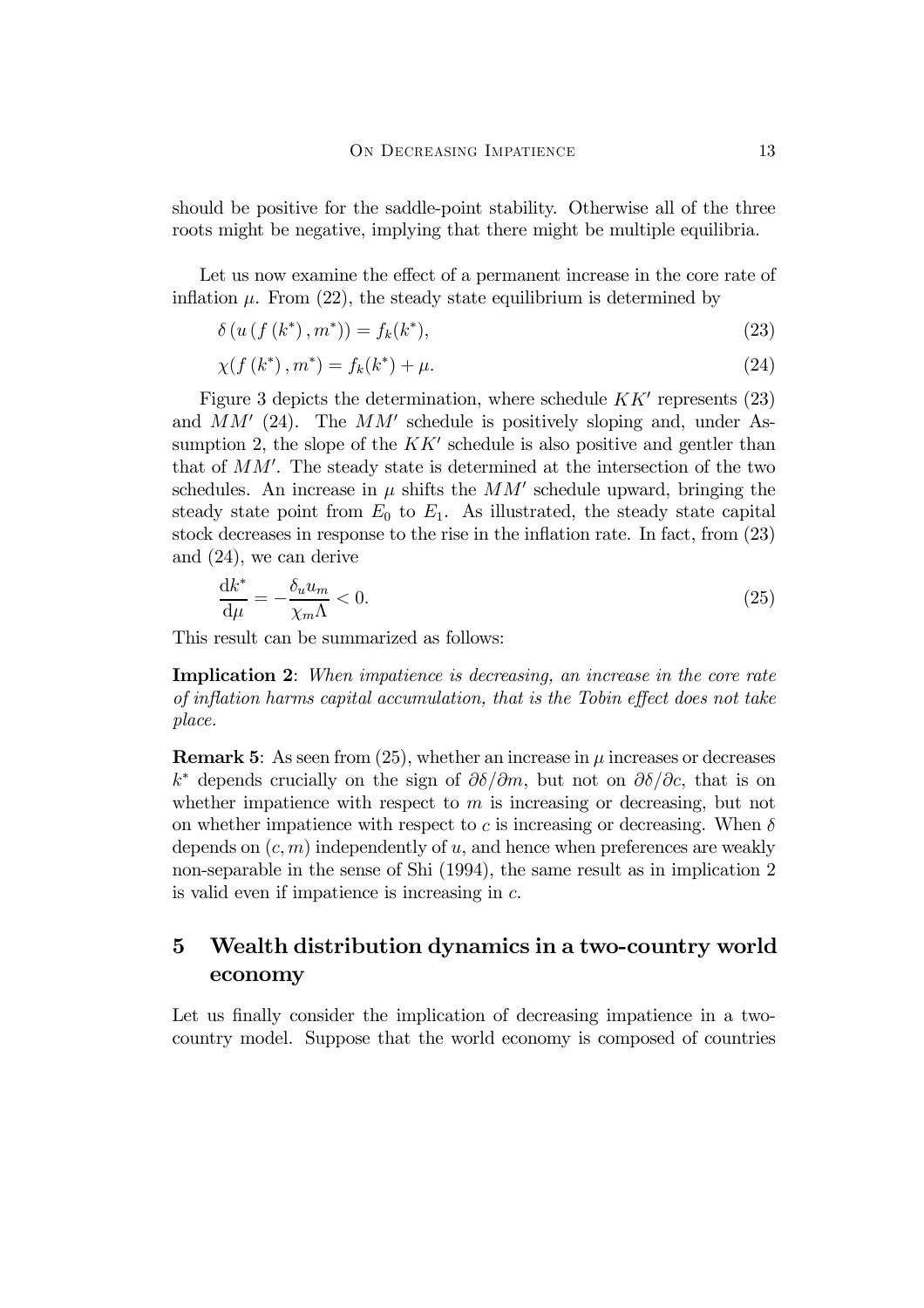1 and 2, each of which is populated with infinitely-lived identical agents. The representative agent in each country consumes a single consumption good and holds wealth in the form of bonds. Both the goods and bonds are traded freely in international markets. For brevity, the representative agents in country  $i$   $(i = 1, 2)$  are assumed to be endowed with constant amounts  $y^{i}$ . The budget constraint for the representative agent is given by

$$
\dot{b}^i = rb^i + y^i - c^i,\tag{26}
$$

where  $b^i$  represents net foreign assets held by country i.

By assuming the same preference structure as specified in section 2.2, the optimal conditions can be obtained in exactly the same way as in (3) through (7). They reduce to, for  $i = 1, 2$ ,

$$
\dot{c}^i = \sigma^i \left\{ r - \rho^i (c^i, \phi^i) \right\},\tag{27}
$$
\n
$$
\dot{\phi}^i = \delta^i (c^i) \phi^i - u^i (c^i),
$$

and the transversality conditions, where  $\sigma^i = -g_c^i/g_{cc}^i$ .

The market-clearing conditions are given by

$$
c^{1}(t) + c^{2}(t) = Y,
$$
  
\n
$$
b^{1}(t) + b^{2}(t) = 0,
$$
\n(28)

where Y represents the aggregate output,  $y^1 + y^2$ . The interest rate is endogenously determined by the market clearing condition: by differentiating (28) and substituting (27) into the result, we can obtain

$$
r = \frac{\sigma^1}{\sigma^1 + \sigma^2} \rho^1(c^1, \phi^1) + \frac{\sigma^2}{\sigma^1 + \sigma^2} \rho^2(c^2, \phi^2),
$$
 (29)

implying that the equilibrium interest rate is determined as a weighted sum of the rates of time preference in the two countries.

From (28) and (29), the dynamic system (26) through (27) can be reduced to:

$$
\dot{c}^{1} = \frac{\sigma^{1} \sigma^{2}}{\sigma^{1} + \sigma^{2}} \left\{ \rho^{2} (Y - c^{1}, \phi^{2}) - \rho^{1} (c^{1}, \phi^{1}) \right\},
$$
  

$$
\dot{\phi}^{1} = \delta^{1} (c^{1}) \phi^{1} - u^{1} (c^{1}),
$$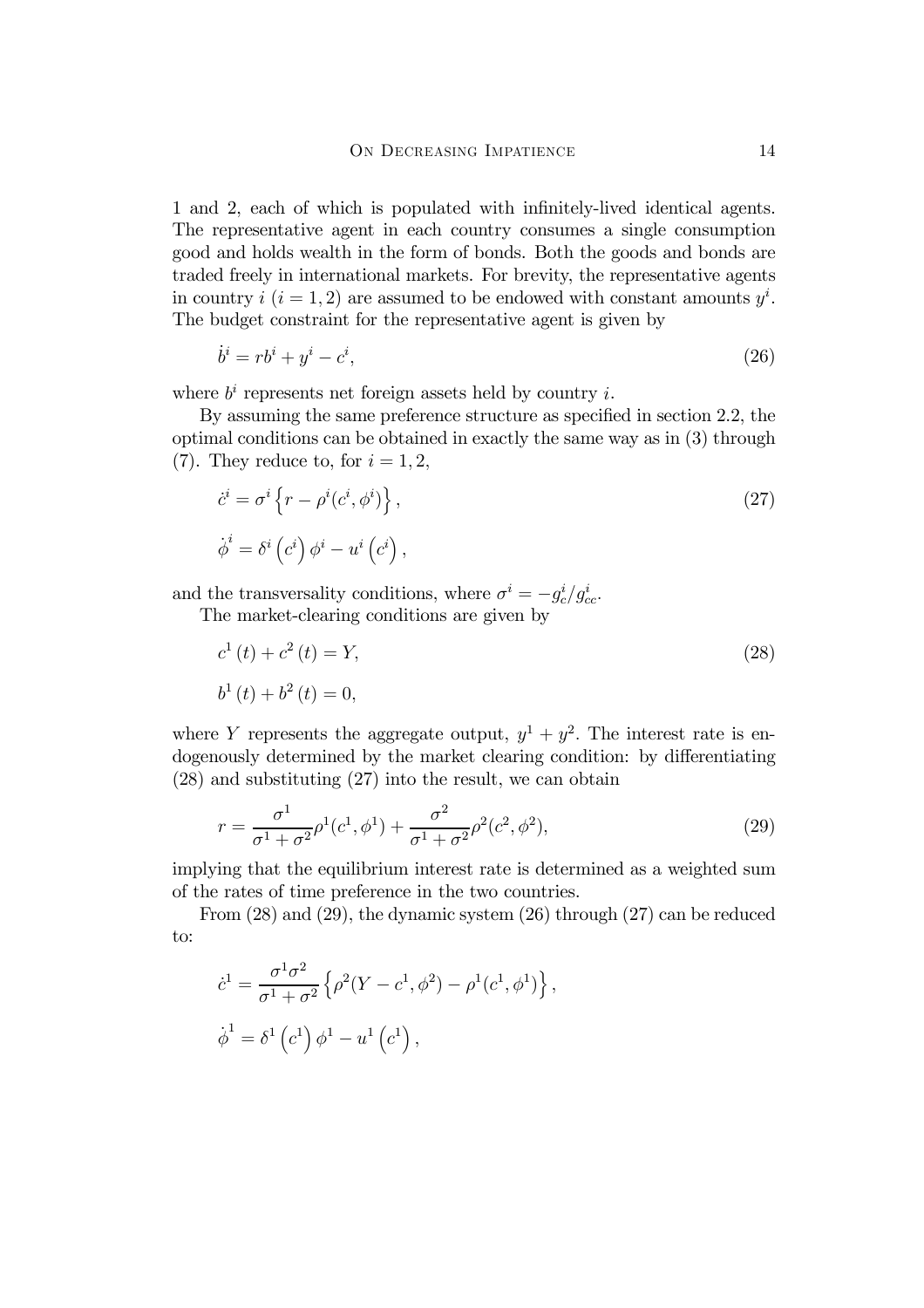$$
\dot{\phi}^2 = \delta^2 (Y - c^1) \phi^2 - u^2 (Y - c^1),
$$
  

$$
\dot{b}^1 = \left\{ \frac{\sigma^1}{\sigma^1 + \sigma^2} \rho^1 (c^1, \phi^1) + \frac{\sigma^2}{\sigma^1 + \sigma^2} \rho^2 (Y - c^1, \phi^2) \right\} b^1 + y^1 - c^1,
$$

the steady state of which is determined by

$$
\delta^{1}(c^{1*}) = \delta^{2}(Y - c^{1*}) = r^{*},
$$
  
\n
$$
\phi^{1*} = u^{1}(c^{1*})/r^{*}, \phi^{2*} = u^{2}(Y - c^{1*})/r^{*},
$$
  
\n
$$
c^{1*} = r^{*}b^{1*} + y^{1}, c^{2*} = r^{*}b^{2*} + y^{2}.
$$

By analyzing the local dynamics around the steady state, we can obtain the following property:

Property 3: The steady-state point is locally saddle-point stable if and only if

$$
\delta_c^1(c^{1*}) + \delta_c^2(Y - c^{1*}) > 0.
$$
\n(30)

**Proof.** See Appendix D. ■

Remark 6: Unlike in the previous sections, stability (in the saddle-point sense) is not necessary for an equilibrium path to exist. Even if (30) is not satisfied and hence even if the steady state is unstable, the time-path that governed by the smallest root can be an equilibrium. In the previous sections, consumption is not bounded from the above, so that any divergent consumption paths, sooner or later, make the discount rate negative and thereby violate the transversality condition. In the present two country setting, in contrast, consumption is bounded by the total quantity Y of world output, which allows a divergent equilibrium consumption time-path. In particular, this is the case when min  $(\delta^1(Y), \delta^2(Y)) > 0$ , for which case the discount rates remain positive for any divergent time-paths of the economy.

As implied by Property 3, if impatience is decreasing in both of the two countries, the equilibrium time path is unstable. For a steady-state equilibrium to be saddle-point stable, at least one of the two countries should display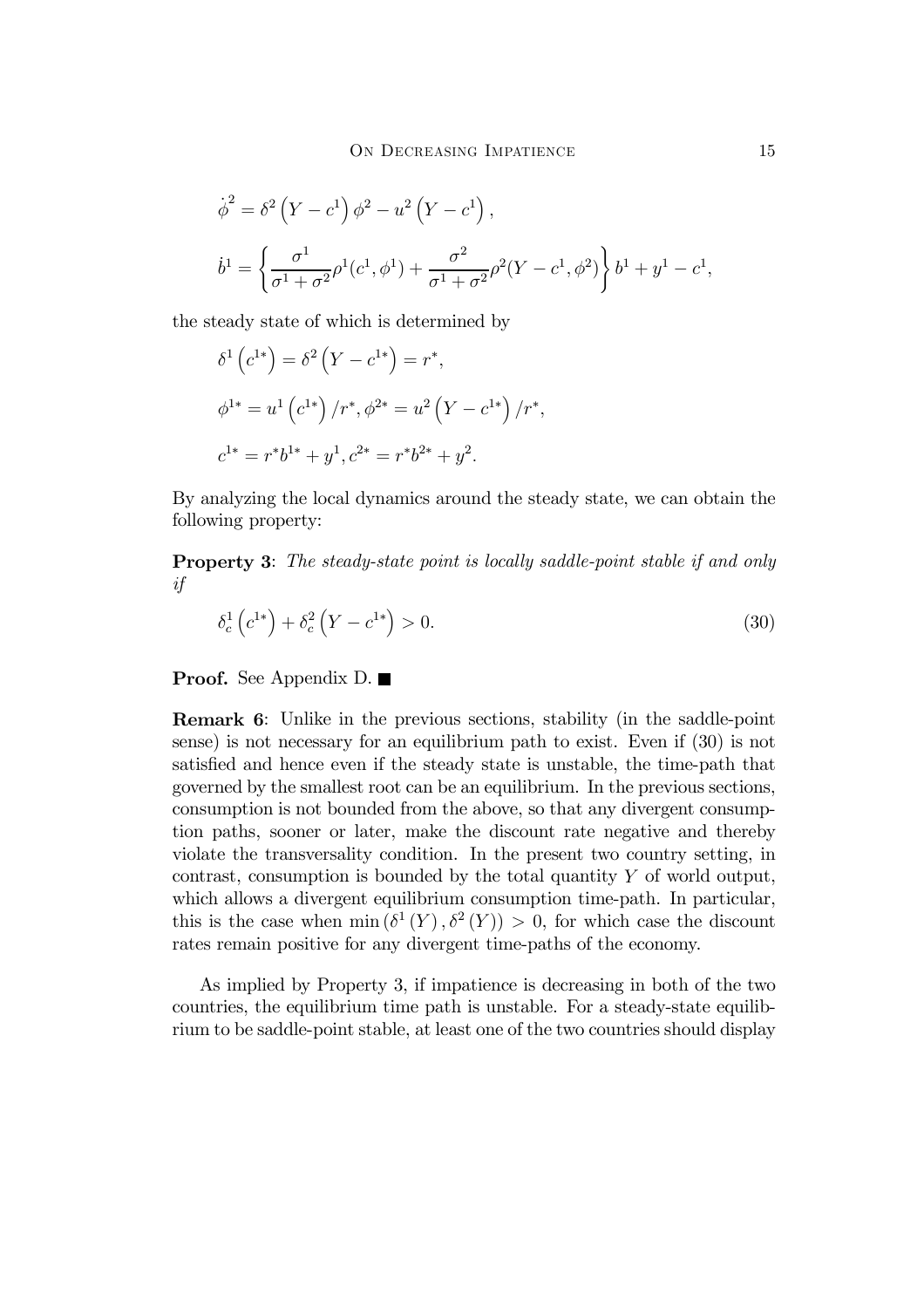increasing impatience.<sup>7</sup> Suppose that one of the two, say country 2, exhibits increasing impatience, whereas the other's, i.e., country 1's impatience is decreasing. For a steady-state equilibrium allocation to be saddle-point stable, a marginal transfer from country 1 to country 2 should make the recipient country 2 less patient.<sup>8</sup> Figures  $4(a)$  and  $4(b)$  illustrate the determination of the steady-state equilibrium and equilibrium dynamics in the  $(c^1, r)$ -plane in the stable and unstable cases, respectively. The  $\delta^1$  and  $\delta^2$  are both depicted as decreasing functions in  $c^1$ . The steady-state equilibrium is determined at the intersection  $E$  of the two schedules. As is shown, steady state is stable if and only if the  $\delta^1$ -schedule cuts the  $\delta^2$ -schedule from the below.<sup>9</sup>

Using Figure  $4(a)$ , consider the effect of an upward shift of country 2's subjective discount rate schedule  $\delta^2$ . This brings the steady state point from E to E', lowering the steady state interest rate. The upward shift in  $\delta^2$ , ceteris paribus, makes country 2 less patience than country 1, which induces wealth movements from country 2 to 1 and thereby reduces the interest rate along the  $\delta^1$ -schedule.

Implication 3: Suppose that a country exhibits decreasing impatience whereas the other displays increasing impatience, and that saddle-point stability condition (30) is met. Then, an upward shift of the subjective discount rate schedule in the country with increasing impatience lowers the steady-state interest rate.

With decreasing impatience, there can be multiple steady-state equilibria. Figures 5(a) and 5(b) illustrate typical possibilities. First, consider the case as illustrated in Figure 5(a). Only when the initial wealth distribution is sufficiently equal, the economy will converge to the steady state point

7For the analysis of the two-country world economy with increasing impatience, see Devereux and Shi (1991).

8The same condition is derived by Jafarey and Park (1998).

<sup>9</sup>In Figure 4 (b), the divergent time paths towards  $(c_1, c_2)=(Y, 0)$  and  $(0, Y)$  are equilibria, if

$$
\lim_{c^i \to 0} \frac{g_c^i\left(c^i, u^i\left(c^i\right)/\delta^i\left(c^i\right)\right)}{g_{cc}^i\left(c^i, u^i\left(c^i\right)/\delta^i\left(c^i\right)\right)} = 0, i = 1, 2,
$$

for which case points  $(Y, 0)$  and  $(0, Y)$  are steady state equibria that are saddle-point stable. It can be shown that a sufficient condition for the above equation to be vaild is: (i)  $\delta^i$  is a function of  $u^i$ ; (ii)  $u^i$  displays constant relative risk aversion; and (iii)  $\phi \delta_{uu}/(1 - \phi \delta_u)$  is bounded.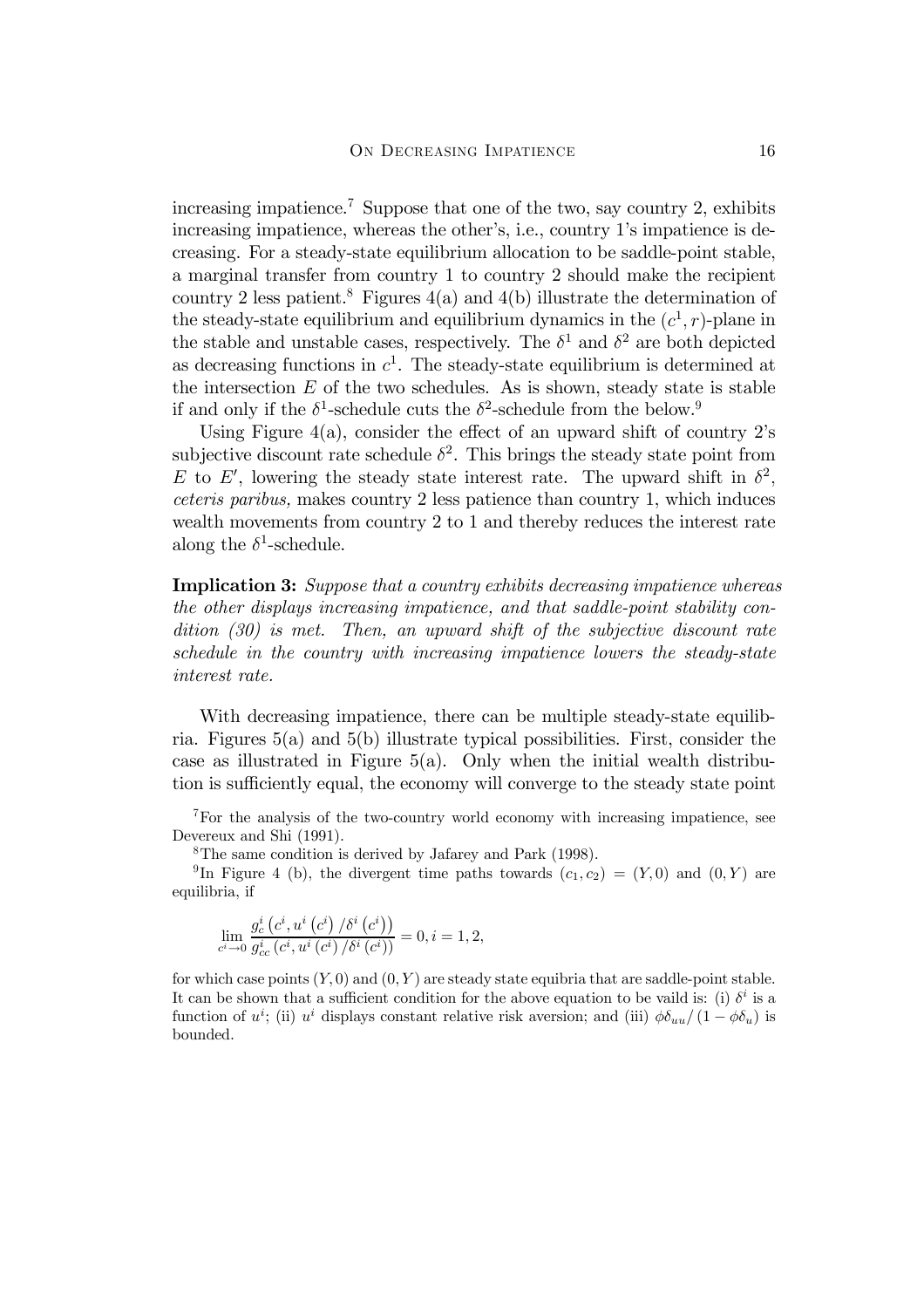S with both countries consuming positive quantities of goods. If the initial wealth is distributed quite unequally, the economy will asymptotically converge to the steady state point  $(c_1, c_2)=(Y, 0)$  or  $(0, Y)$ , at which only initially wealthy country has positive consumption. In this sense, co-prosperity needs sufficiently equal initial wealth distribution. Figure 5(b) illustrates another multiple-equilibrium case, where there is unstable steady state point  $U$ with fairly equal wealth distribution, placed between two equilibria  $S_1$  and  $S_2$  with uneven distributions. In this case, unequal wealth distributions are both stable and long-run wealth distribution is likely to be uneven. There is a threshold level for initial wealth holding that determines which unequal distribution of  $S_1$  and  $S_2$  takes place.

### 6 Conclusions

This paper has examined theoretical as well as policy implications of decreasing impatience. We have first shown that in constant interest-rate economies divergent consumption time-paths resulting from decreasing impatience are often inconsistent with optimality. This difficulty disappears (i) when there are some deceasing-return properties built in the model; and/or (ii) when there is some upper bound for consumption resources. Based on this observation, we have considered well-behaved decreasing-impatience models and investigated their policy implications.

In the neoclassical model with decreasing impatience, an increase in capital taxes raises the long-run interest rate and the long-run tax incidence on capital are larger than in the case of constant time preference and of increasing impatience. When money is introduced into this model, the Tobin effect does not hold and inflation harms capital accumulation, as many empirical studies have reported. In the two-country context, decreasing impatience leads to various interesting multiple steady-state equilibria. We have shown the existence of an equilibrium in which an upward shift of a country's discount rate function lowers the world interest rate.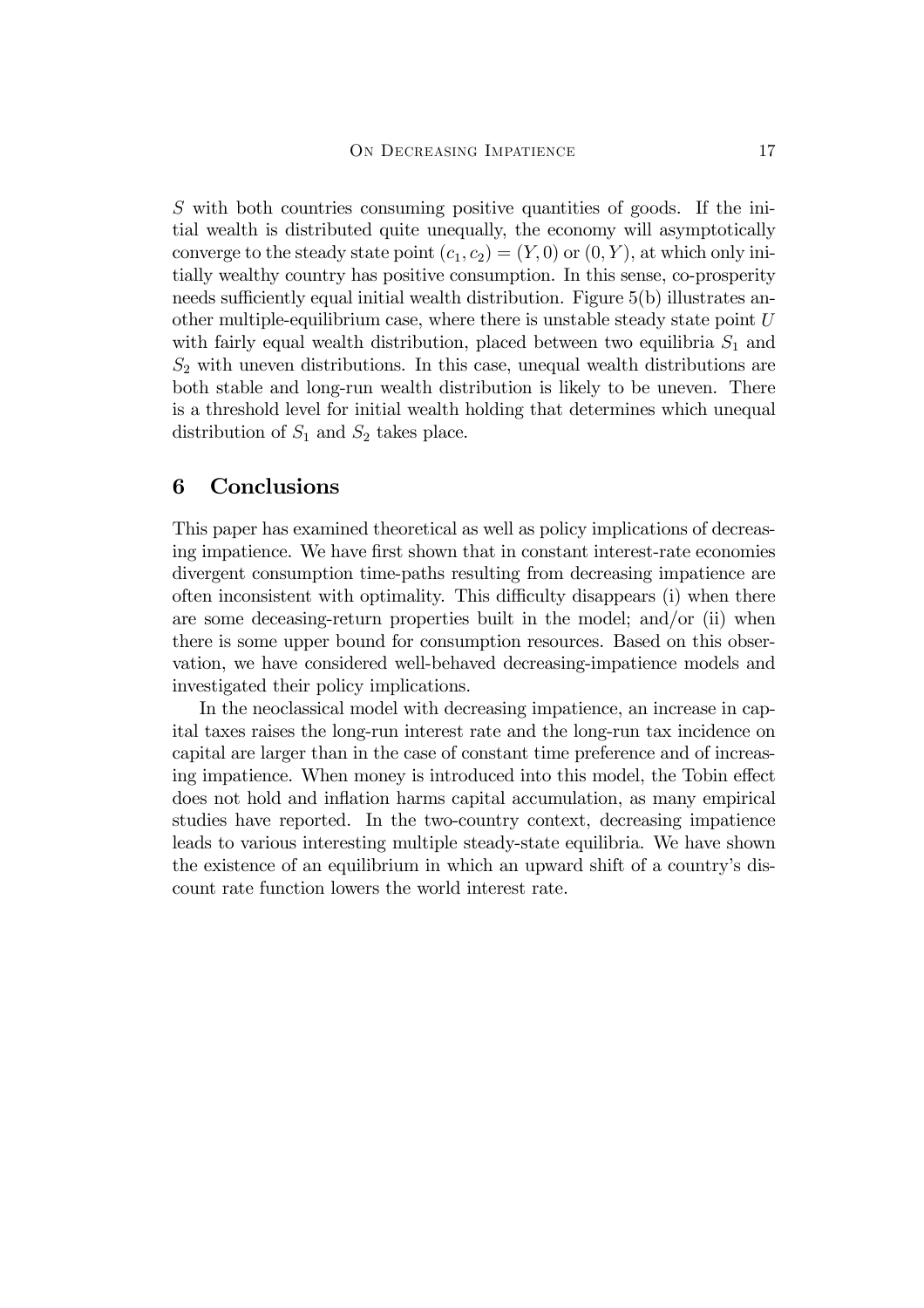# A Proof of Proposition 1:

Let us define  $q(c, \Delta)$  as

$$
q(c, \Delta) = u(c) \exp(-\Delta),
$$

and the Hamiltonian as

$$
H = q(c, \Delta) + \lambda^{p} h(a, c) + \eta^{p} \delta(c).
$$

Suppose that  $(c^*, a^*, \Delta^*)$  satisfies the first-order condition and the transversality condition of problem (P):

$$
\left(\frac{\partial H}{\partial c_i}\right)q_{c_i}(c^*,\Delta^*)+\lambda^p h_{c_i}(a^*,c^*)+\eta^p \delta_{c_i}(c^*)=0, i=1,\cdots,n,(A.1)
$$

$$
\left(\frac{\partial H}{\partial a}\right) \lambda^p h_a(a^*, c^*) = -\dot{\lambda}^p,\tag{A.2}
$$

$$
\left(\frac{\partial H}{\partial \Delta} = \right) q_{\Delta} (c^*, \Delta^*) = -\dot{\eta}^p,\tag{A.3}
$$

$$
\lim_{t \to \infty} a^*(t) \lambda^p(t) = 0,
$$
\n(A.4)

$$
\lim_{t \to \infty} \Delta^*(t) \eta^p(t) = 0. \tag{A.5}
$$

Then, the following lemmas hold.

**Lemma A.1:** q is concave in  $(c, \Delta)$  if and only if (i)  $u < 0$ ; (ii) u is concave, and (iii)  $-u$  is log-convex.

**Proof.** Because  $q_{c_ic_j} = u_{c_ic_j} \exp(-\Delta), q_{c_i\Delta} = -u_{c_i} \exp(-\Delta), q_{\Delta\Delta} = u \exp(-\Delta),$ the necessary and sufficient condition for the concavity of  $q$  (or the convexity of  $-q$ ) is that

$$
X \equiv \left( \begin{array}{cccc} -u_{c_1c_1} & \cdots & -u_{c_nc_1} & u_{c_1} \\ \vdots & \ddots & \vdots & \vdots \\ -u_{c_1c_n} & \cdots & -u_{c_nc_n} & u_{c_n} \\ u_{c_1} & \cdots & u_{c_n} & -u \end{array} \right)
$$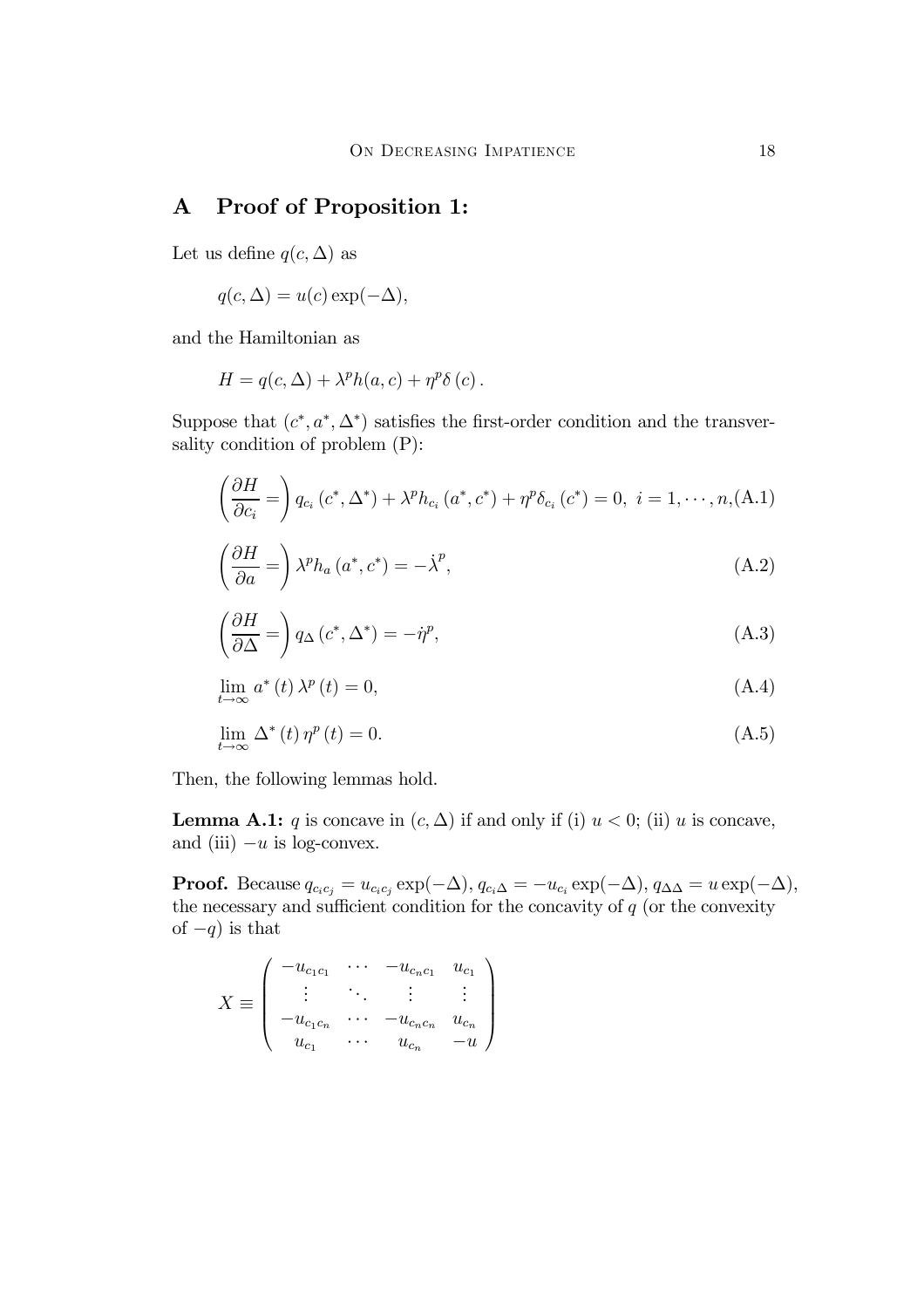is a positive semi-definite matrix, i.e., any determinant of the principal submatrix of  $X$  is non-negative:

$$
\left|X_{\{i_1,\cdots,i_m\}}\right| \ge 0, \text{ for any } \{i_1,\cdots,i_m\} \text{ satisfying } 1 \le i_1 < \cdots < i_m \le n+1,
$$

where  $X_{\{i_1,\dots,i_m\}}$  denotes the principal submatrix of X which lies in rows  $i_1, \dots, i_m$  and columns  $i_1, \dots, i_m$  $\sqrt{2}$ e.g.,  $X_{\{1,n+1\}} =$  $\int -u_{c_1c_1} u_{c_1}$  $u_{c_1}$   $-u$ !!. Then, we can prove the following properties:

(a)  $\left| X_{\{n+1\}} \right| \geq 0$  iff  $u < 0$ ;

(b)  $|X_{\{i_1,\dots,i_m\}}| \ge 0$  for any  $\{i_1,\dots,i_m\}$  satisfying  $1 \le i_1 < \dots < i_m \le n$ iff  $u$  is concave; and

(c)  $\left| X_{\{i_1,\dots,i_m,n+1\}} \right| \geq 0$  for any  $\{i_1,\dots,i_m\}$  satisfying  $1 \leq i_1 < \dots < i_m \leq n$  $n \text{ iff } -u \text{ is log-convex.}$ 

Since (a) and (b) are obvious, let us sketch the proof of  $(c)$ . The necessary and sufficient condition for the log-convexity of  $-u$  is that

$$
Z \equiv \left( \begin{array}{ccc} u u_{c_1 c_1} - u_{c_1} u_{c_1} & \cdots & u u_{c_n c_1} - u_{c_n} u_{c_1} \\ \vdots & \ddots & \vdots \\ u u_{c_1 c_n} - u_{c_1} u_{c_n} & \cdots & u u_{c_n c_n} - u_{c_n} u_{c_n} \end{array} \right)
$$

is a positive semi-definite matrix, i.e., any determinant of the principal submatrix of  $Z$  is non-negative:

 $|Z_{\{i_1,\dots,i_m\}}| \geq 0$ , for any  $\{i_1,\dots,i_m\}$  satisfying  $1 \leq i_1 < \dots < i_m \leq n$ .

Now, we can show that

$$
\left| X_{\{i_1,\dots,i_m,n+1\}} \right| = (-u)^{-m+1} \left| Z_{\{i_1,\dots,i_m\}} \right|.
$$

For example,

 $\begin{array}{c} \hline \end{array}$  $\overline{\phantom{a}}$ 

$$
\begin{vmatrix} X_{\{1,\cdots,n,n+1\}} \end{vmatrix} = \begin{vmatrix} -u_{c_1c_1} & \cdots & -u_{c_nc_1} & u_{c_1} \\ \vdots & \ddots & \vdots & \vdots \\ -u_{c_1c_n} & \cdots & -u_{c_nc_n} & u_{c_n} \\ u_{c_1} & \cdots & u_{c_n} & -u \end{vmatrix}
$$
  
=  $(-u)^{-n} \begin{vmatrix} u u_{c_1c_1} & \cdots & u u_{c_nc_1} & u_{c_1} \\ \vdots & \ddots & \vdots & \vdots \\ u u_{c_1c_n} & \cdots & u u_{c_nc_n} & u_{c_n} \\ -u u_{c_1} & \cdots & -u u_{c_n} & -u \end{vmatrix}$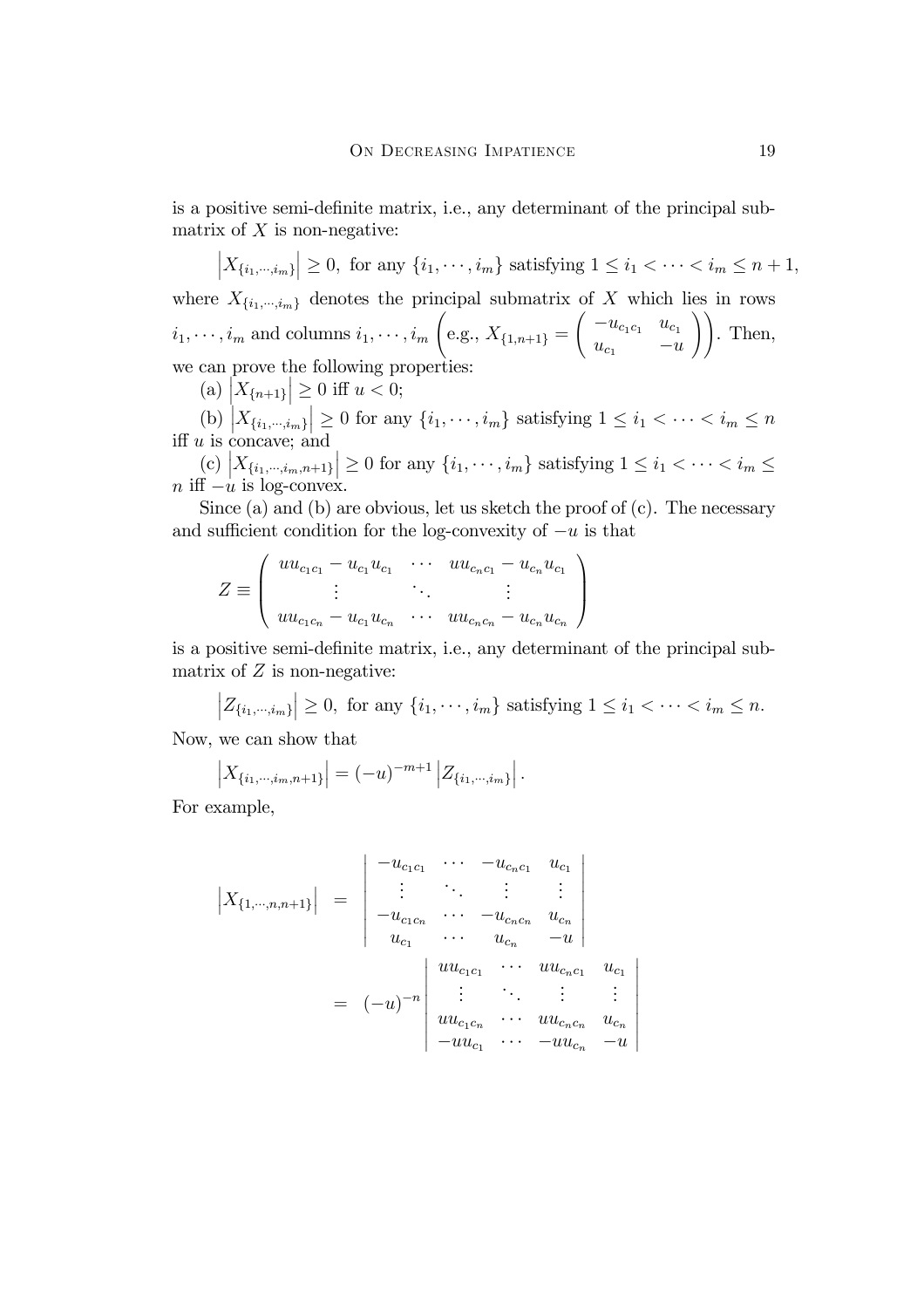$$
= (-u)^{-n} \begin{vmatrix} uu_{c_1c_1} - u_{c_1}u_{c_1} & \cdots & uu_{c_nc_1} - u_{c_n}u_{c_1} & u_{c_1} \\ \vdots & \ddots & \vdots & \vdots \\ uu_{c_1c_n} - u_{c_1}u_{c_n} & \cdots & uu_{c_nc_n} - u_{c_nc_n} & u_{c_n} \\ 0 & \cdots & 0 & -u \end{vmatrix}
$$
  
=  $(-u)^{-n+1} \begin{vmatrix} uu_{c_1c_1} - u_{c_1}u_{c_1} & \cdots & uu_{c_nc_1} - u_{c_n}u_{c_1} \\ \vdots & \ddots & \vdots \\ uu_{c_1c_n} - u_{c_1}u_{c_n} & \cdots & uu_{c_nc_n} - u_{c_n}u_{c_n} \end{vmatrix}$   
=  $(-u)^{-n+1} \begin{vmatrix} Z_{\{1,\cdots,n\}} \end{vmatrix}.$ 

Properties (a), (b), and (c) imply lemma A.1.  $\blacksquare$ 

Therefore, Proposition 1 follows from Lemma A.2 below:

Lemma A.2: Suppose that the following conditions are met:

- 1.  $q$  is concave in  $(c, \Delta);$
- 2.  $\delta$  is concave in c; and
- 3. *h* is concave in  $(a, c)$ .

Then, we have

$$
D \equiv \int_0^\infty \left\{ q\left(c^*, \Delta^*\right) - q\left(c, \Delta\right) \right\} \mathrm{d}t \ge 0
$$

for any feasible paths  $(c, a, \Delta)$ .

**Proof.**  $D$  satisfies

$$
D = \int_0^\infty \left\{ q(c^*, \Delta^*) - q(c, \Delta) \right\} dt
$$
  
\n
$$
\geq \int_0^\infty \left\{ \sum_{i=1}^n (c_i^* - c_i) q_{c_i} (c^*, \Delta^*) + (\Delta^* - \Delta) q_{\Delta} (c^*, \Delta^*) \right\} dt \text{ (the concavity of } q)
$$
  
\n
$$
= \int_0^\infty \left\{ \sum_{i=1}^n (c_i^* - c_i) (-\lambda^p h_{c_i} (a^*, c^*) - \eta^p \delta_{c_i} (c^*)) + (\Delta^* - \Delta) (-\eta^p) \right\} dt
$$
  
\n
$$
= I_1 + I_2,
$$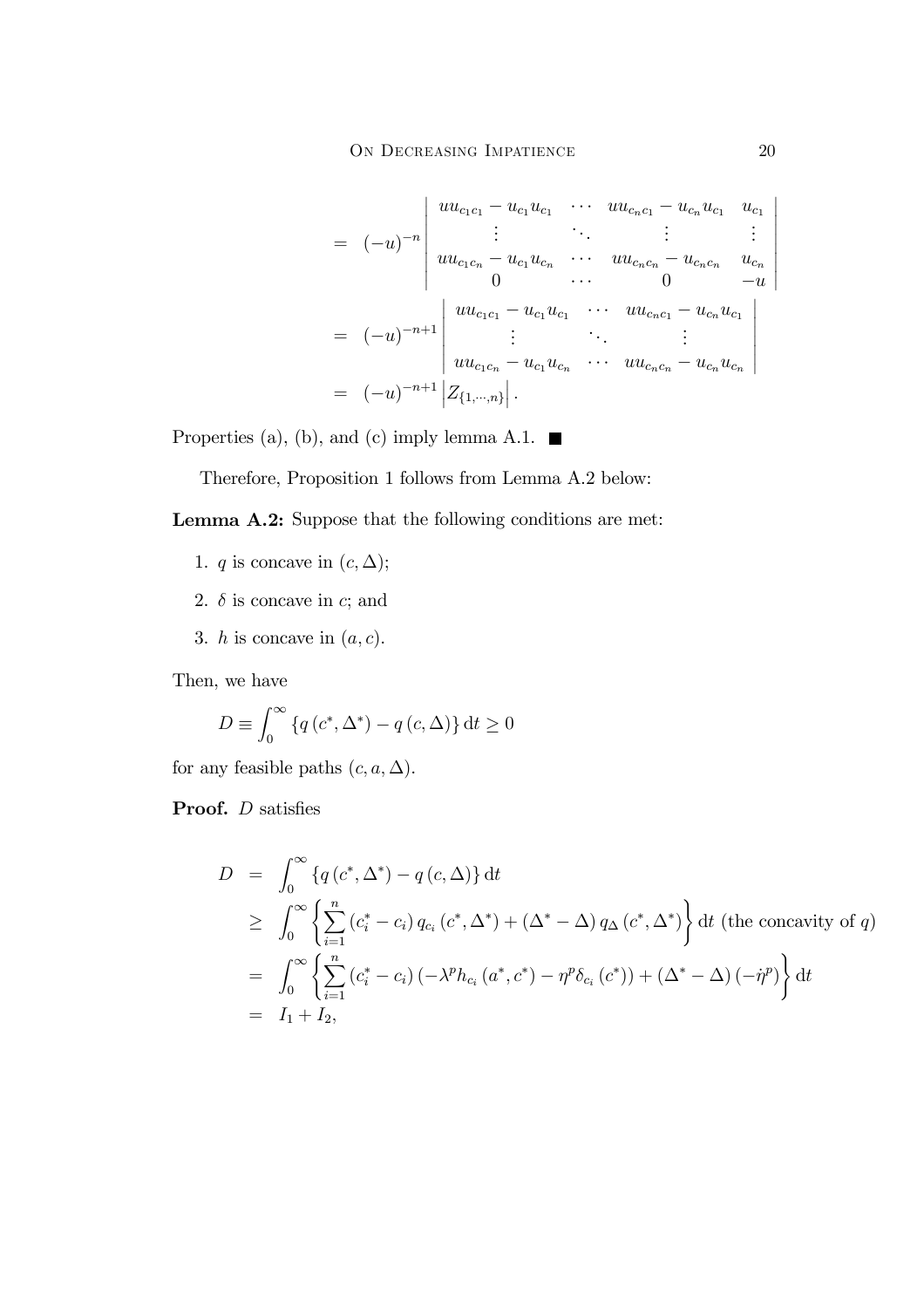where  $\mathcal{I}_1$  and  $\mathcal{I}_2$  are:

$$
I_1 = \int_0^\infty \left\{ \sum_{i=1}^n (c_i^* - c_i) \left( -\lambda^p h_{c_i} (a^*, c^*) \right) \right\} dt,
$$
  
\n
$$
I_2 = \int_0^\infty \left\{ \sum_{i=1}^n (c_i^* - c_i) \left( -\eta^p \delta_{c_i} (c^*) \right) + (\Delta^* - \Delta) \left( -\eta^p \right) \right\} dt.
$$

 $\mathcal{I}_1$  and  $\mathcal{I}_2$  are both positive as I shall show now.  $\mathcal{I}_1$  satisfies:

$$
I_{1} = \int_{0}^{\infty} \left\{ \sum_{i=1}^{n} (c_{i}^{*} - c_{i}) \left( -\lambda^{p} h_{c_{i}} \left( a^{*}, c^{*} \right) \right) + \left( a^{*} - a \right) \left( -\lambda^{p} h_{a} \left( a^{*}, c^{*} \right) - \dot{\lambda}^{p} \right) \right\} dt
$$
  
\n
$$
\geq \int_{0}^{\infty} \left\{ -\lambda^{p} \left( h \left( a^{*}, c^{*} \right) - h \left( a, c \right) \right) - \left( a^{*} - a \right) \dot{\lambda}^{p} \right\} dt \text{ (the concavity of } h)
$$
  
\n
$$
= \int_{0}^{\infty} \left\{ -\left( \dot{a}^{*} - \dot{a} \right) \lambda^{p} - \left( a^{*} - a \right) \dot{\lambda}^{p} \right\} dt
$$
  
\n
$$
= -\left[ \left( a^{*} - a \right) \lambda^{p} \right]_{0}^{\infty}
$$
  
\n
$$
= \lim_{t \to \infty} a \left( t \right) \lambda^{p} \left( t \right) \left( a^{*} \left( 0 \right) = a \left( 0 \right) = a_{0} \right)
$$
  
\n
$$
\geq 0 \left( \lambda^{p} \left( t \right) \geq 0 \right).
$$

As for  $I_2$ , we have:

$$
I_2 = \int_0^\infty \left\{ \sum_{i=1}^n (c_i^* - c_i) \left( -\eta^p \delta_{c_i}(c^*) \right) + \left( \dot{\Delta}^* - \dot{\Delta} \right) \eta^p \right\} dt - \left[ \left( \Delta^* - \Delta \right) \eta^p \right]_0^\infty
$$
  
\n
$$
= \int_0^\infty \eta^p \left\{ \delta(c^*) - \delta(c) - \sum_{i=1}^n (c_i^* - c_i) \left( \delta_{c_i}(c^*) \right) \right\} dt - \left[ \left( \Delta^* - \Delta \right) \eta^p \right]_0^\infty
$$
  
\n
$$
\geq - \left[ \left( \Delta^* - \Delta \right) \eta^p \right]_0^\infty \text{ (the concavity of } \delta)
$$
  
\n
$$
= \lim_{t \to \infty} \Delta(t) \eta^p(t)
$$
  
\n
$$
\geq 0 \left( \eta^p(t) \geq 0 \text{ (See footnote 3 in the text.)} \right).
$$

This implies  $D\geq 0.$   $\blacksquare$ 

# B Proof of Property 1

By linearizing system (11) around the steady state, the local dynamic system can be obtained as

$$
\begin{pmatrix}\n\dot{c} \\
\dot{\phi} \\
\dot{k}\n\end{pmatrix} = \begin{pmatrix}\n0 & \frac{\delta \delta_c}{g_{cc}} & -\frac{g_c(1-\tau)f_{kk}}{g_{cc}} \\
-g_c & \delta & 0 \\
-1 & 0 & f_k\n\end{pmatrix} \begin{pmatrix}\n\hat{c} \\
\hat{\phi} \\
\hat{k}\n\end{pmatrix},
$$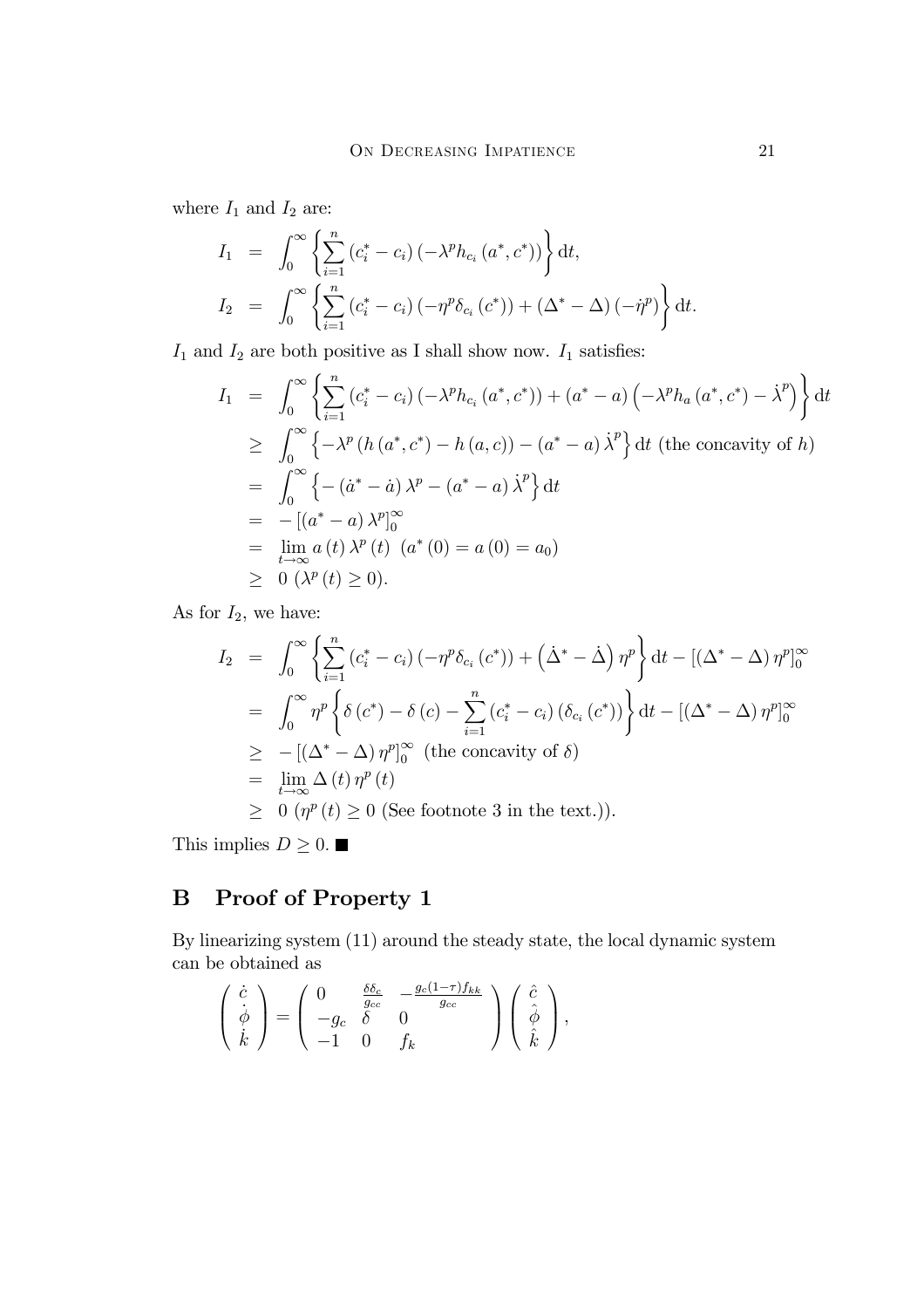where the coefficient matrix is evaluated at the steady state. For this coefficient matrix,

trace = 
$$
\delta + f_k > 0
$$
, det =  $\frac{\delta g_c}{g_{cc}} (\delta_c f_k - (1 - \tau) f_{kk})$ .

The linear system thus has two positive and one negative roots if and only  $\delta_c f_k - (1 - \tau) f_{kk} > 0$ , as stated in Property 1.

When  $\delta_c f_k - (1 - \tau) f_{kk} < 0$ , the determinant of the coefficient matrix is positive, implying that (i) the three roots are all positive; or that (ii) two roots are negative and the other one is positive.. It is easy to show that case (ii) cannot occur insofar as the capital tax rate  $\tau$  is sufficiently small or sufficiently large, as in Remark 3. For example, when  $\delta_c f_k - (1 - \tau) f_{kk} < 0$ , the three roots are all positive if

$$
\frac{g_c f_{kk}}{g_{cc}} \left( \delta_c f_k - (1 - \tau) f_{kk} \right) + \delta f_k - \tau \frac{g_c}{g_{cc}} \delta_c f_k > 0.
$$

This inequality indeed holds valid when  $\tau = 0$  or 1.

## C Proof of Property 2

Noting that

$$
v_c = -\frac{\chi_m}{\chi_c},
$$
  
\n
$$
v_{\phi} = -\frac{r\delta_u u_m}{mg_{mm}\chi_m},
$$
  
\n
$$
v_k = -\frac{f_{kk}}{\chi_m} - \frac{g_m}{mg_{mm}\chi_m}f_{kk},
$$

the local dynamic system can be obtained as

$$
\begin{pmatrix}\n\dot{c} \\
\dot{\phi} \\
\dot{k}\n\end{pmatrix} = A \begin{pmatrix}\n\hat{c} \\
\hat{\phi} \\
\hat{k}\n\end{pmatrix};
$$
\n
$$
A = \begin{pmatrix}\n0 & \frac{r\delta_u u_c}{g_{cc}} & -\frac{g_c}{g_{cc}}f_{kk} \\
-g_c - g_m(-\frac{\chi_m}{\chi_c}) & r - g_m(-\frac{r\delta_u u_m}{mg_{mm}\chi_m}) & -g_m(\frac{f_{kk}}{\chi_m} + \frac{g_m}{mg_{mm}\chi_m}f_{kk}) \\
-1 & 0 & r\n\end{pmatrix},
$$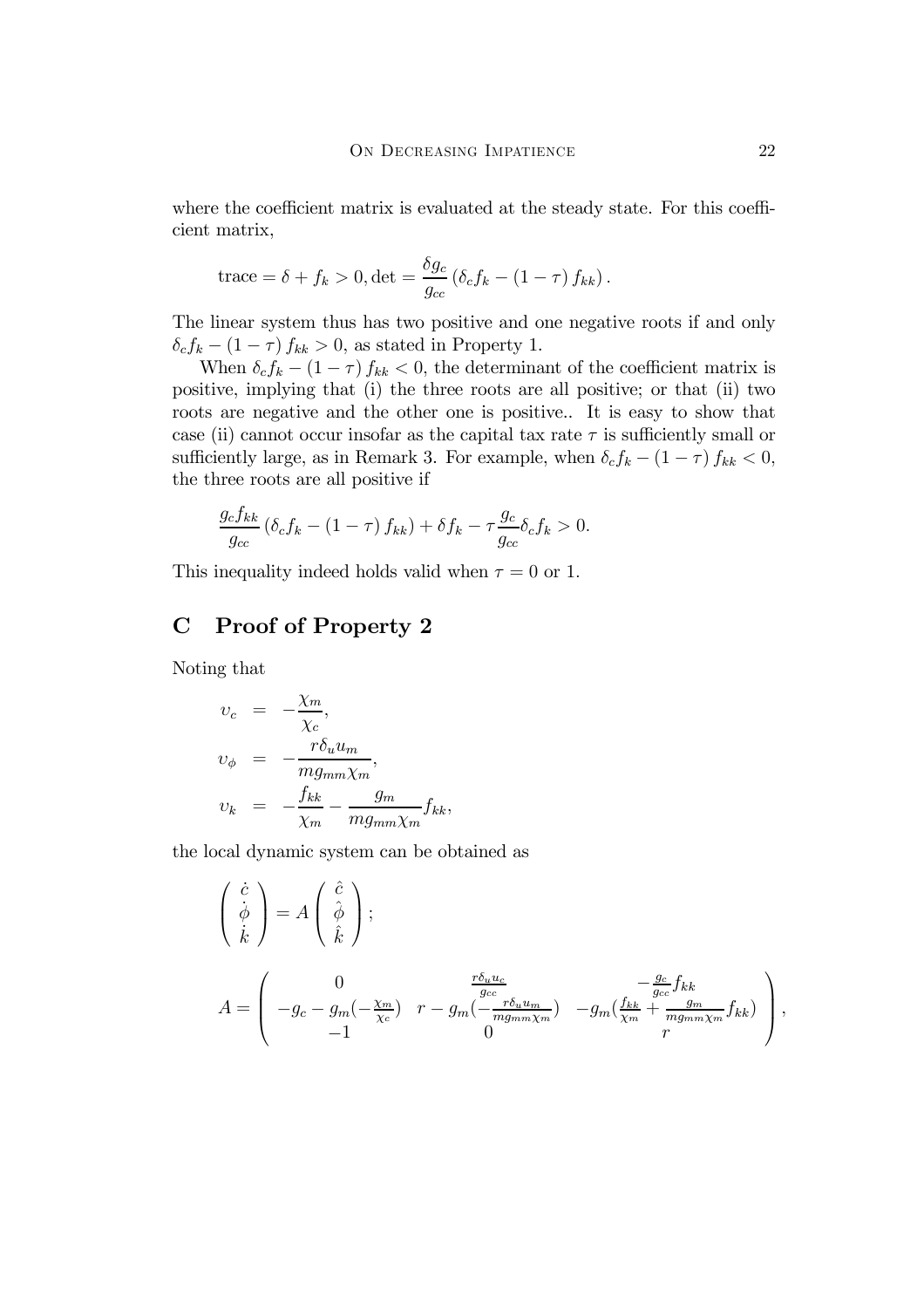where coefficient matrix  $\vec{A}$  is evaluated at the steady state. Then, the linear system has two positive and one negative roots only if

$$
\det\left(A\right) = \frac{g_m}{g_{cc}\chi_m} r \delta_u u_c f_{kk} + \frac{g_c r}{g_{cc}} \left[ (1 - \frac{g_m}{g_c} \frac{\chi_c}{\chi_m}) r \delta_u u_c - f_{kk} \right] < 0,
$$

or alternatively stated, only if

$$
\Lambda = (1 - \chi \frac{\chi_c}{\chi_m}) r \delta_u u_c - f_{kk} + \frac{\chi}{\chi_m} \delta_u u_c f_{kk} > 0,
$$

as in Property 2. Note also that if  $\Lambda > 0$  and if

$$
(\text{trace}\,(A) = 2r + \frac{g_m r \delta_u u_m}{m g_{mm} \chi_m} > 0,
$$

the system indeed has two positive and one negative roots, and is saddle-point stable, as demonstrated in Remark 4.

## D Proof of Property 3

By linearizing the dynamic system around the steady state, we obtain

$$
\begin{pmatrix}\n\dot{c}^{1} \\
\dot{\phi}^{1} \\
\dot{\phi}^{2} \\
\dot{b}\n\end{pmatrix} = \begin{pmatrix}\nB & O_{3\times 1} \\
C & r\n\end{pmatrix}\n\begin{pmatrix}\n\dot{c}^{1} \\
\dot{\phi}^{1} \\
\dot{\phi}^{2} \\
\dot{b}\n\end{pmatrix};
$$
\n
$$
B = \begin{pmatrix}\n0 & -\left(\frac{\sigma^{1}\sigma^{2}}{\sigma^{1} + \sigma^{2}}\right) \frac{r\delta_{c}^{1}}{g_{c}^{1}} & \left(\frac{\sigma^{1}\sigma^{2}}{\sigma^{1} + \sigma^{2}}\right) \frac{r\delta_{c}^{2}}{g_{c}^{2}} \\
-g_{c}^{1} & r & 0 \\
g_{c}^{2} & 0 & r\n\end{pmatrix},
$$

where the coefficient matrix is evaluated at the steady state. The roots of this linear system are thus r and three eigenvalues of B. Because trace( $B$ ) =  $2r > 0$ , B has two positive and one negative eigenvalues when

$$
\det(B) = -r^2 \frac{\sigma^1 \sigma^2}{\sigma^1 + \sigma^2} \left( \delta_c^1 + \delta_c^2 \right) < 0.
$$

Therefore, if  $\delta_c^1 + \delta_c^2 > 0$ , the linear system has three positive and one negative roots.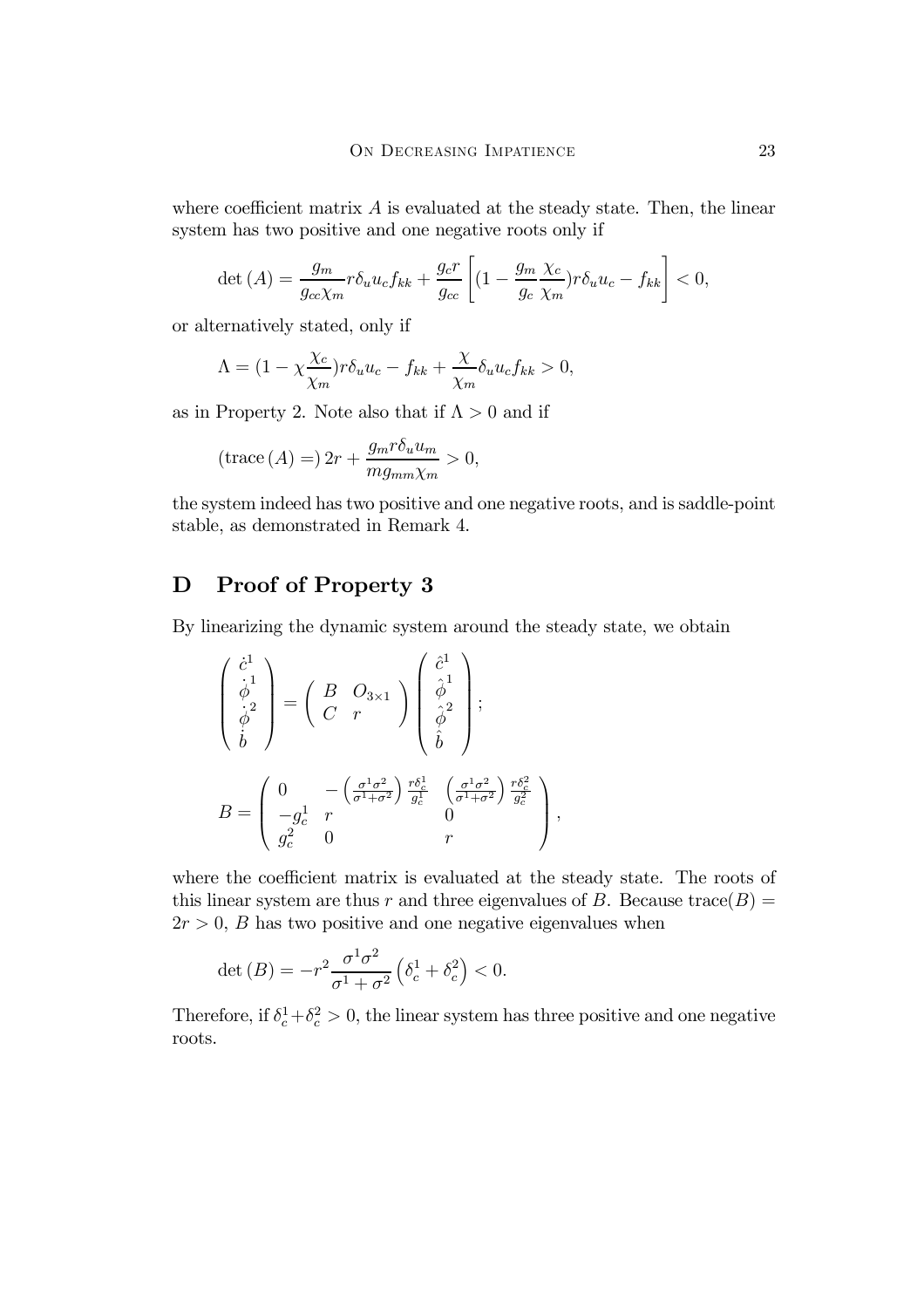#### References

Barro, R.J., 1995, Inflation and economic growth, Bank of England Quarterly Bulletin, May, 166-176.

Becker, G.S. and C.B. Mulligan, 1997, The endogenous determination of time preference, Quarterly Journal of Economics 112 (3), 729-758.

Bruno, M. and W. Easterly, 1998, Inflation crises and long-run growth, Journal of Monetary Economics 41 (1), 3-26.

De Gregorio, J., 1992, The effects of inflation on economic growth, European Economic Review 36 (2-3), 417-424.

De Gregorio, J., 1993, Inflation, taxation and long-run growth, Journal of Monetary Economics 31, 271-298.

Devereux, M. and S. Shi, 1991, Capital accumulation and the current account in a two-country model, Journal of International Economics 30, 1-25.

Epstein, L.G., 1987a, A simple dynamic general equilibrium model, Journal of Economic Theory 41, 68-95.

Epstein, L.G., 1987b, The global stability of efficient intertemporal allocations, Econometrica 55, 329-355.

Epstein, L.G. and J.A. Hynes, 1983, The rate of time preference and dynamic economic analysis, Journal of Political Economy 91, 611-625.

Fischer, S., 1993, The role of macroeconomic factors in growth, Journal of Monetary Economics 32 (3), 485-511.

Fukao, K. and K. Hamada, 1991, The Fisherian time preference and the long-run capital ownership pattern in a global economy, NIRA Research Output 4, no.1, 86-97.

Jafarey, S. and H. Park, 1998, The dynamics of optimal wealth distributions with recursive utility, Economic Letters 61, 149-158.

Lawrance, E.C., 1991, Poverty and the rate of time preference, Evidence from panel data, Journal of Political Economy 99, 54-77.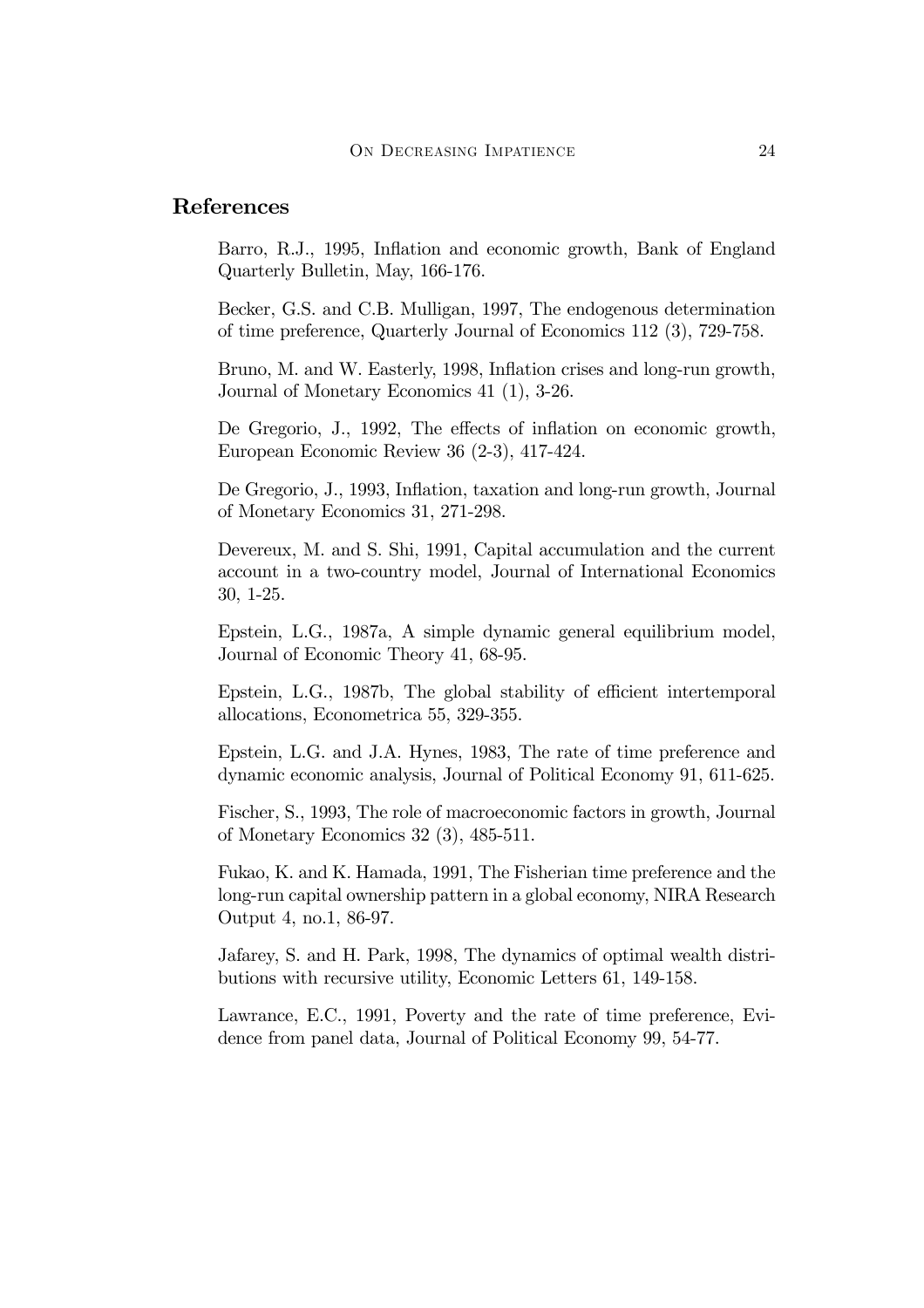Lucas, R. and N. Stokey, 1984, Optimal growth with many consumers, Journal of Economic Theory 32, 139-171.

Obstfeld, M., 1982, Aggregate spending and the terms of trade: Is there a Laursen-Metzler effect? Quarterly Journal of Economics 97, 251-270.

Obstfeld, M., 1990, Intertemporal dependence, impatience, and dynamics, Journal of Monetary Economics 26, 45-76.

Ogawa, K., 1993, Economic development and time preference schedule: The case of Japan and East Asian NICs, Journal of Development Economics 42, 175-195.

Samwick, A.A., 1997, Discount rate heterogeneity and social security reform, NBER Working Paper 6219.

Shi, S., 1994, Weakly nonseparable preference and distortionary taxes in a small open economy, International Economic Review 35, 411-428.

Svensson, L.E.O. and A. Razin, 1983, The terms of trade and the current account: The Harberger-Laursen-Metzler effect, Journal of Political Economy 91, 97-125.

Uzawa, H., 1968, Time Preference, the consumption function and optimum asset holdings, in: J.N. Wolfe, ed., Value Capital and Growth: Papers in Honour of Sir John Hicks (Chicago: Aldine).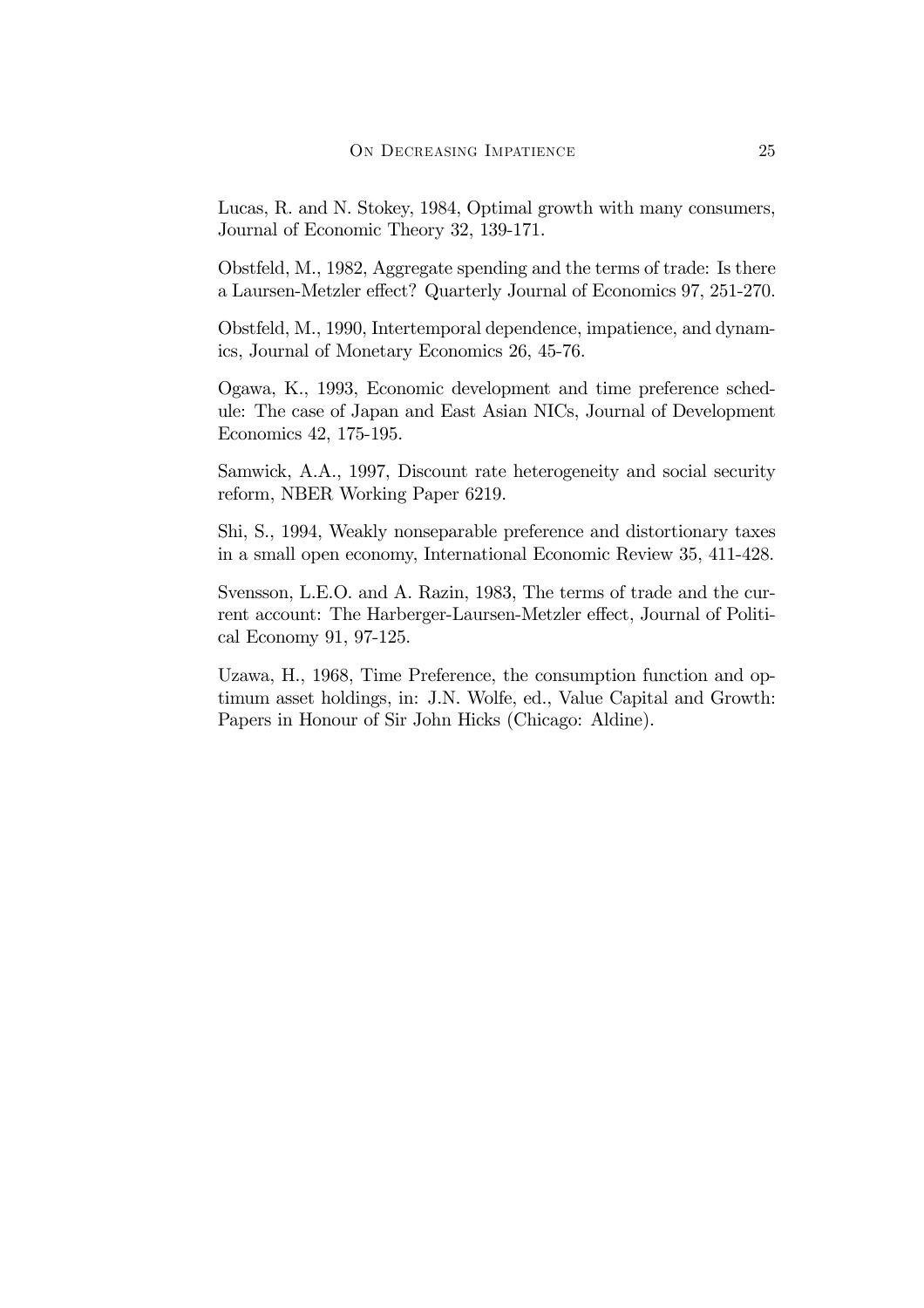

Figure 1. Non-monotonic impatience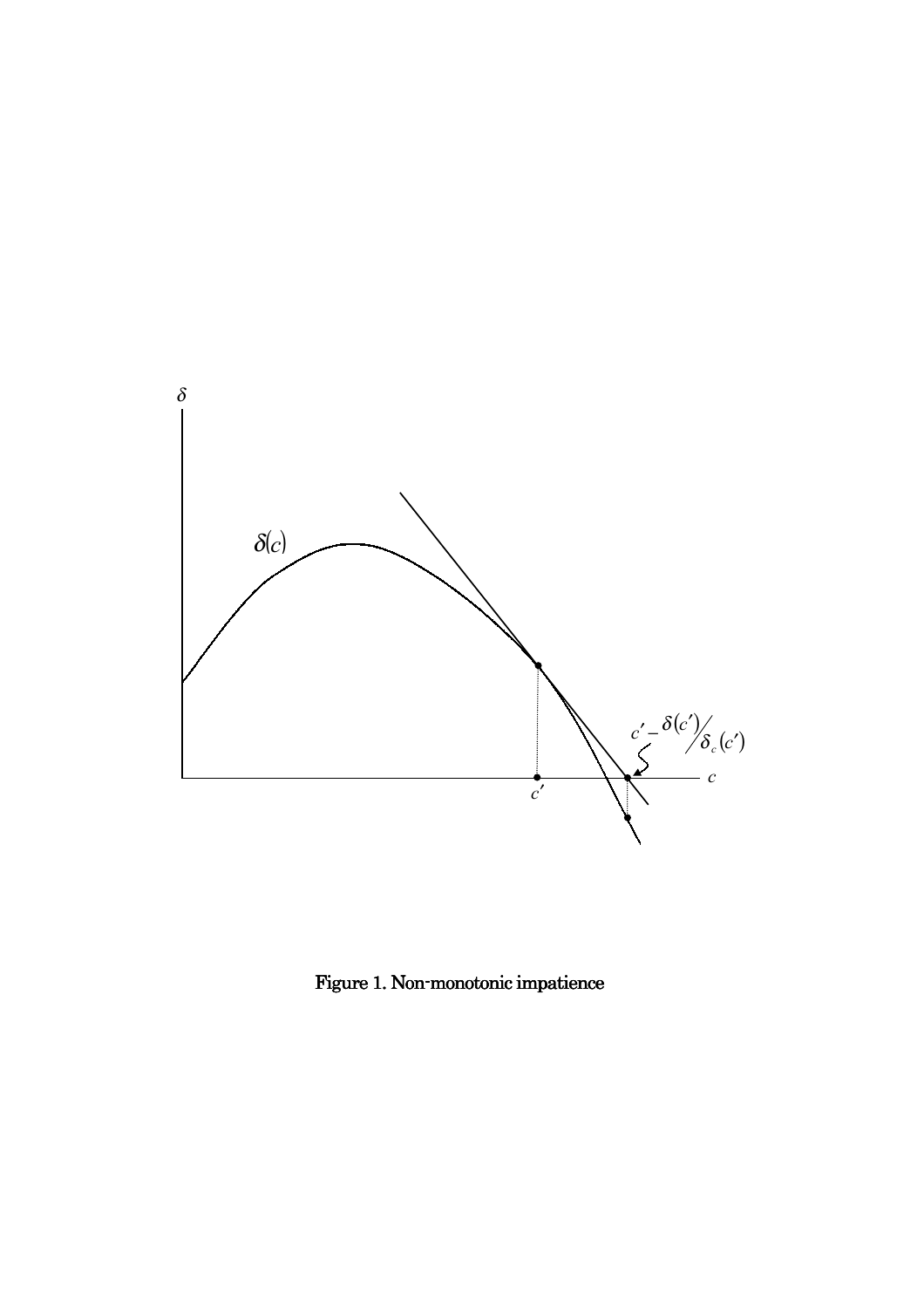

Figure 2. Capital taxation under decreasing impatience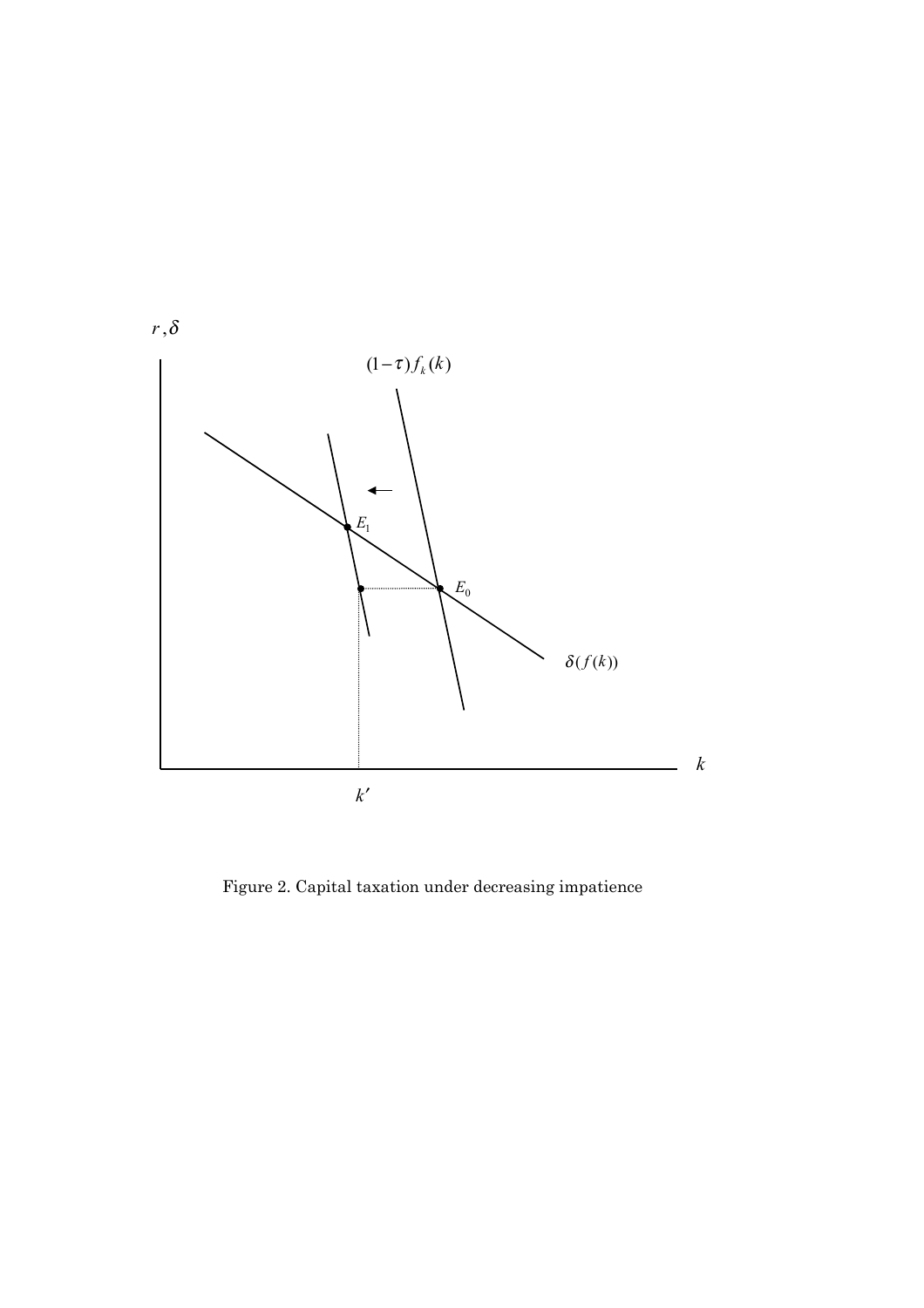

Figure 3. Inflation and capital stock under decreasing impatience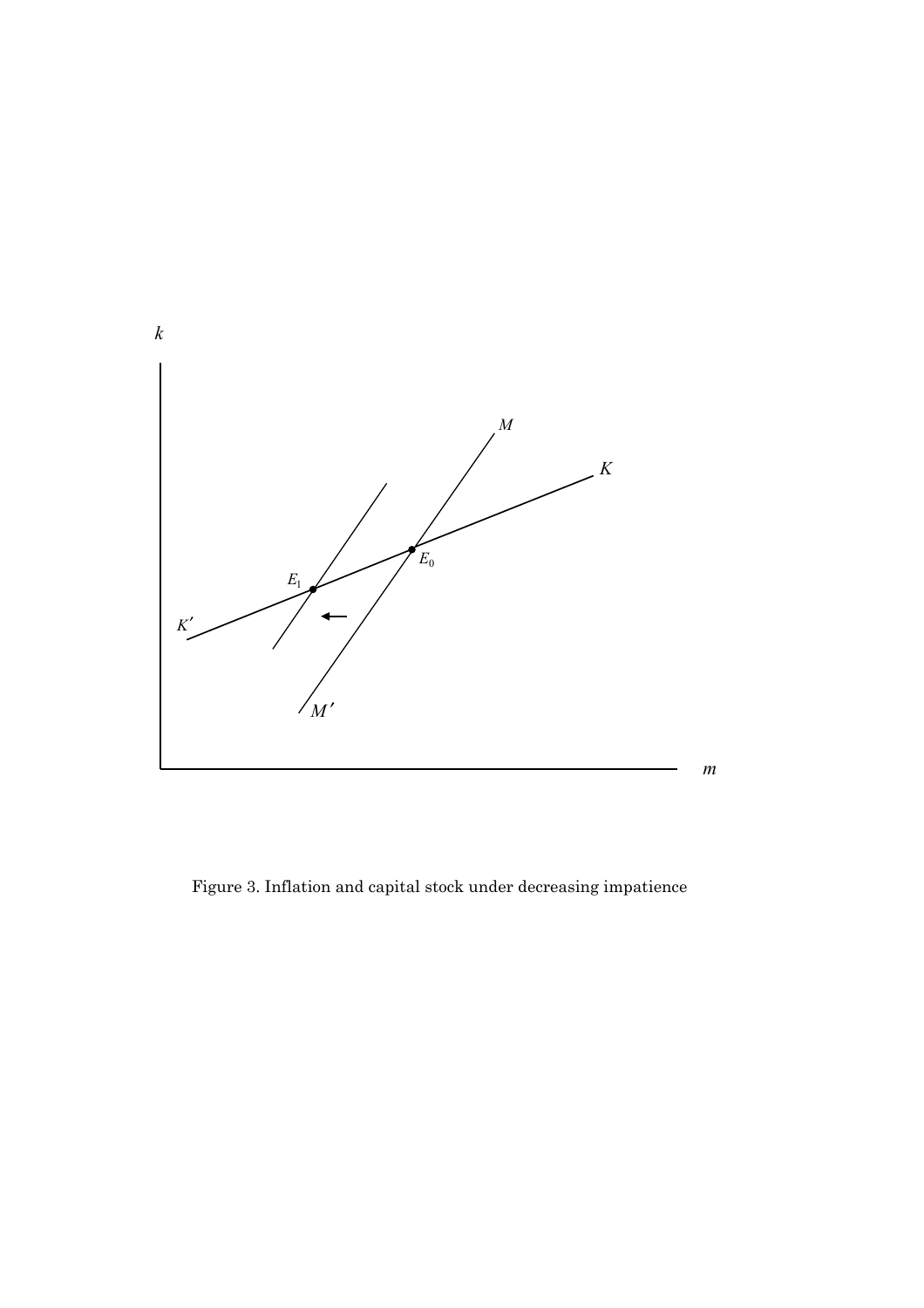

Figure 4 (b). Two country equilibrium: The case of unstable steady state